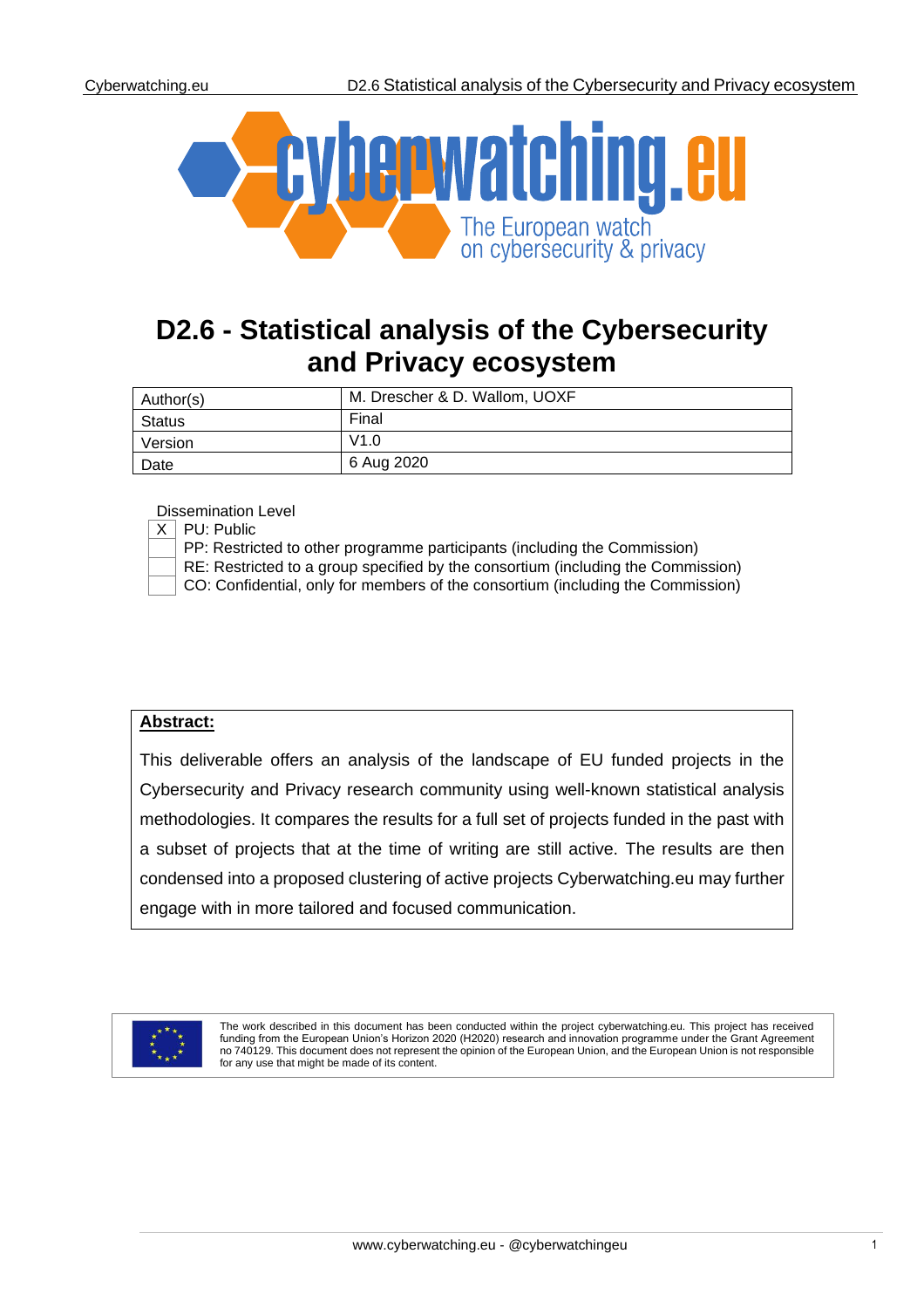| Document identifier: Cyberwatching.eu - WP2 - D2.2 |                                  |  |  |
|----------------------------------------------------|----------------------------------|--|--|
| Deliverable lead                                   | <b>UOXF</b>                      |  |  |
| Related work package                               | WP <sub>2</sub>                  |  |  |
| Author(s)                                          | M. Drescher & D. Wallom, UOXF    |  |  |
| Contributor(s)                                     |                                  |  |  |
| Due date                                           | 30/04/2020                       |  |  |
| Actual submission date                             | 06/08/2020                       |  |  |
| Reviewed by                                        | M Martinez (AEI), M Miller (CPT) |  |  |
| Start date of Project                              | 01/05/2017                       |  |  |
| Duration                                           | 48 months                        |  |  |

# **Revision history**

| <b>Version</b>                                                     | Date       | <b>Authors</b>                            | <b>Notes</b>                    |
|--------------------------------------------------------------------|------------|-------------------------------------------|---------------------------------|
| 27/07/2020<br>M Drescher (UOXF)<br>Final draft<br>V <sub>0.1</sub> |            |                                           |                                 |
| V <sub>0.2</sub>                                                   | 30/07/2020 | M Ramírez (AEI)                           | Internal review                 |
| V <sub>0.3</sub>                                                   | 05/08/2020 | M Miller (CPT)                            | Internal review                 |
| V1.0                                                               | 06/08/2020 | M Drescher (UOXF)<br>N Zazzeri (Trust-IT) | Quality check and final version |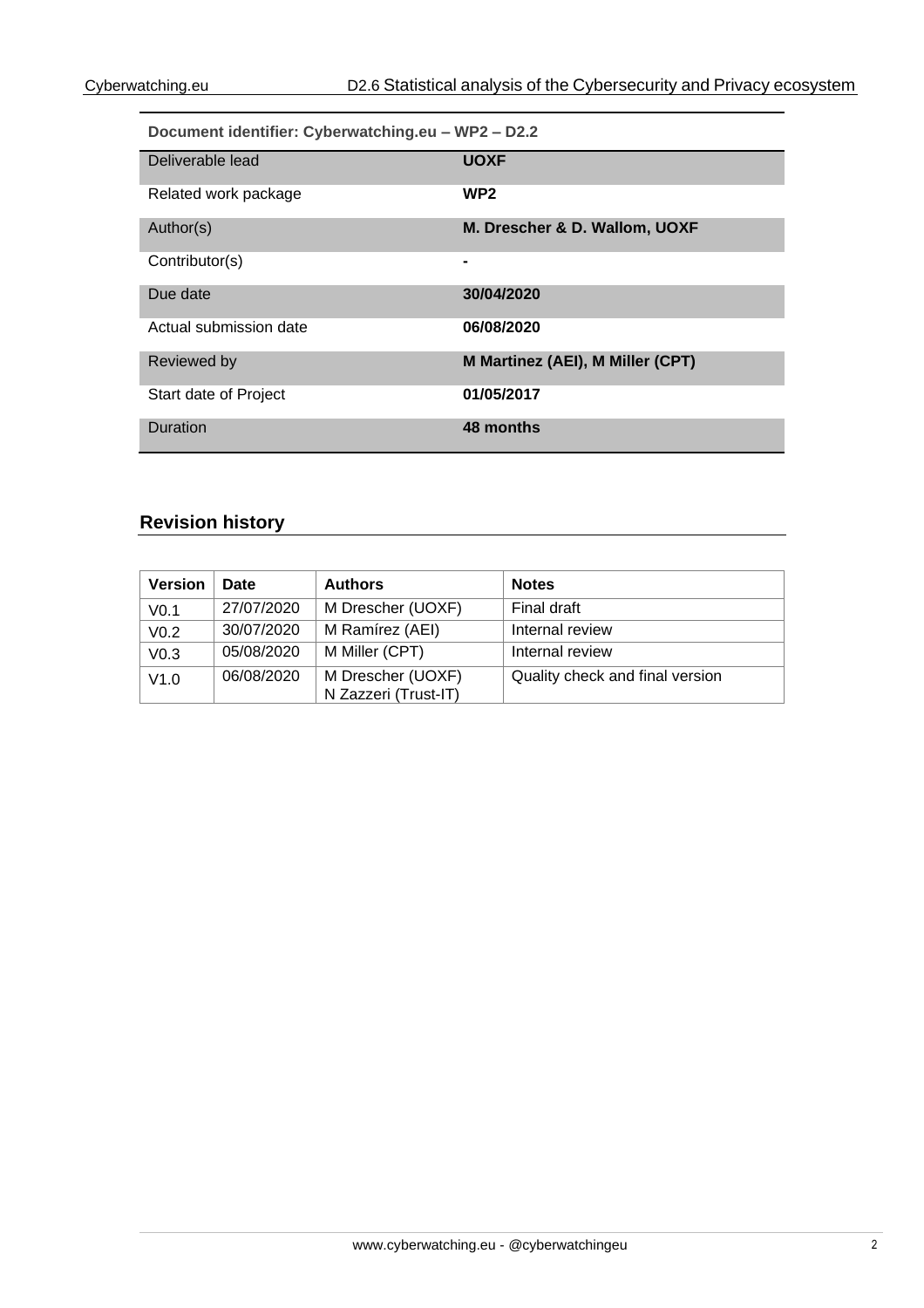# **Executive Summary**

With more than 260 projects funded by the European Commission over the course of the FP7 and Horizon 2020 framework programmes in the cybersecurity and privacy sector over the course of a decade, it becomes increasingly challenging to maintain oversight of the state of play, and the landscape at large.

This deliverable continues the work started in its predecessor, D2.4 Statistical analysis of the Cybersecurity and Privacy ecosystem, conducted in October 2019. It uses the same statistical methodologies and applies them to a now larger pool of current and past projects. It will cross-compare results across deliverables, and make suggestions to amend or change existing clusters of projects.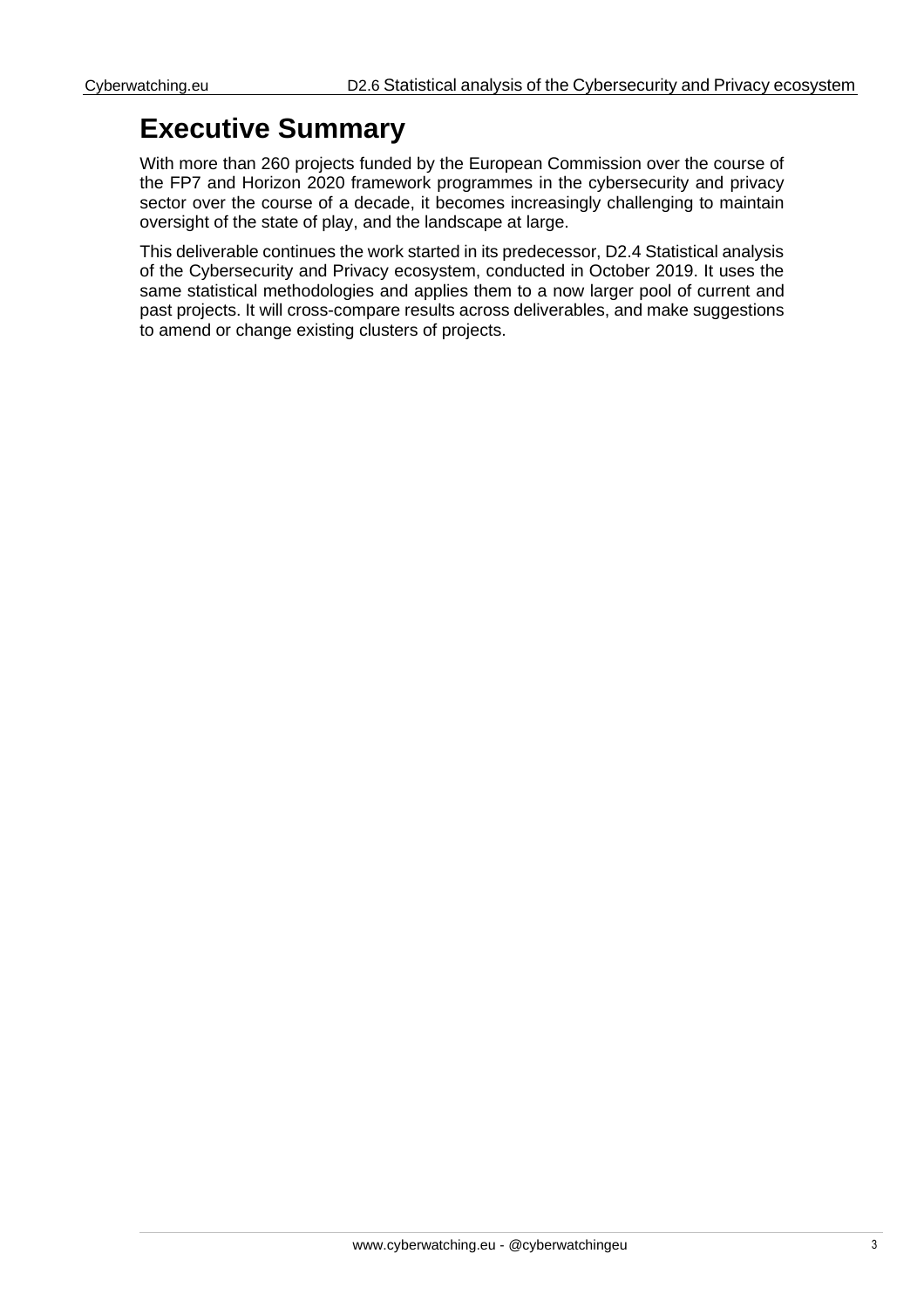# **Table of Contents**

|   |   | 2 The Cybersecurity & Privacy Research Landscape in the EU5 |  |
|---|---|-------------------------------------------------------------|--|
|   | 3 |                                                             |  |
|   |   |                                                             |  |
|   |   |                                                             |  |
| 4 |   |                                                             |  |

### **LIST OF FIGURES**

| Figure 1: Biplot of 261 EU funded projects. Numbers correlate with clusters from D2.4                                                                                                                                                                                  |
|------------------------------------------------------------------------------------------------------------------------------------------------------------------------------------------------------------------------------------------------------------------------|
| Figure 2: Biplot of 74 still active projects, Numbers correlate with clusters from D2.4 6<br>Figure 3: Dendrogram of correlation of CS & P aspects across all 261 projects  7<br>Figure 4: Dendrogram of correlation of CS & P aspects across 76 still active projects |
| Figure 5: Cluster tree of 76 active projects in July 2020. Red line denotes cluster                                                                                                                                                                                    |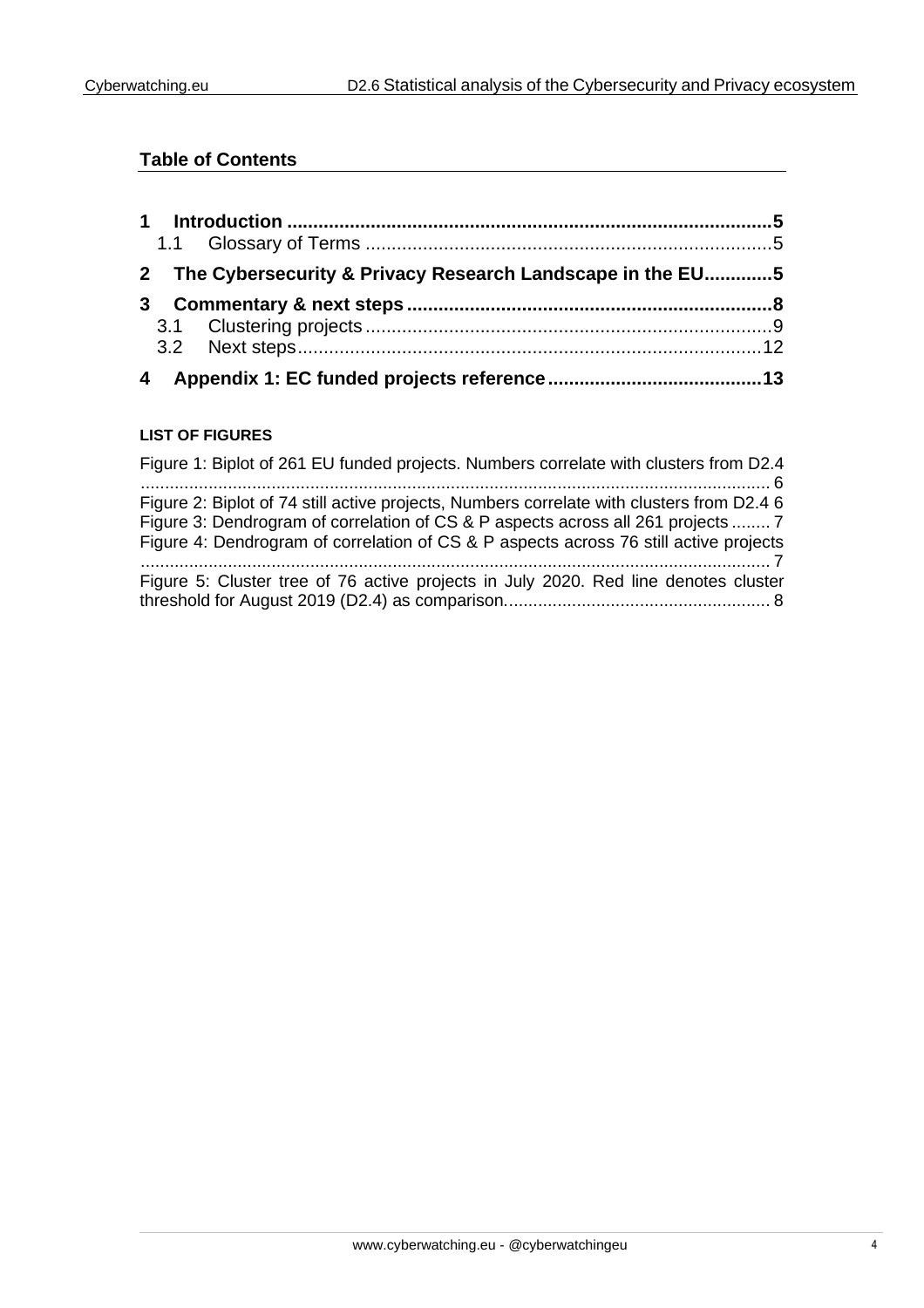# <span id="page-4-0"></span>**1 Introduction**

Cyberwatching.eu's mission is to "become *the* European observatory of research and innovation in the field of cybersecurity and privacy". Part of this mission is to create mechanisms and tools by which the EC and member states' supported projects can come together to share outputs, methods and best practices.

This deliverable continues the work initiated in its predecessor deliverable, D2.4 Statistical analysis of the Cybersecurity and Privacy ecosystem. The statistical foundations remain the same but are applied to a much larger pool of projects that Cyberwatching.eu has gathered since then. Of specific interest in this deliverable is the large number of projects that ended late 2019. In the previous deliverable, these were still counted as active projects. In *this* deliverable, they will no longer be part of the analysis of active projects. Given the large number of projects that ended in December 2019 (31 projects), it will be interesting to see how this might impact the composition of clusters.

For reference and details of the underpinning statistical methodology, we refer to the predecessor deliverable; it will not be repeated here.

| Term                | <b>Description</b>                                                                                                                                                                                                                                                                                                                                                                      |
|---------------------|-----------------------------------------------------------------------------------------------------------------------------------------------------------------------------------------------------------------------------------------------------------------------------------------------------------------------------------------------------------------------------------------|
| CS & P              | <b>Cybersecurity and Privacy</b>                                                                                                                                                                                                                                                                                                                                                        |
| Dendrogram          | A dendrogram is a visual representation of a hierarchical<br>clustering. The horizontal axis refers to the distance<br>between two projects or clusters of projects (usually<br>calculated as a numerical value using the Euclidian<br>distance). The smaller the number hence the further to the<br>right a dendrogram node is located, the more similar or<br>close two projects are. |
| Eigenvalue analysis | A statistical analysis in Principal Component Analysis<br>(PCA) determining which components are stable hence<br>significant.                                                                                                                                                                                                                                                           |
| H2020               | Horizon 2020                                                                                                                                                                                                                                                                                                                                                                            |

# <span id="page-4-1"></span>**1.1 Glossary of Terms**

# <span id="page-4-2"></span>**2 The Cybersecurity & Privacy Research Landscape in the EU**

At the time of writing, 261 projects have been registered in the repository. The full list of projects can be found in Appendix 1.

Of these, 187 projects (71%) ended before 1 July 2020; and 13 projects started since writing the predecessor deliverable. Two projects started most recently, in January 2020 (1-SWARM and UP2DATE, both from call ICT-01-2019).

Following the benchmark set by the predecessor deliverable, we will compare the statistical analysis of all 261 projects with the results of analysing only the 74 active projects. We will also cross compare the results from both deliverables to analyse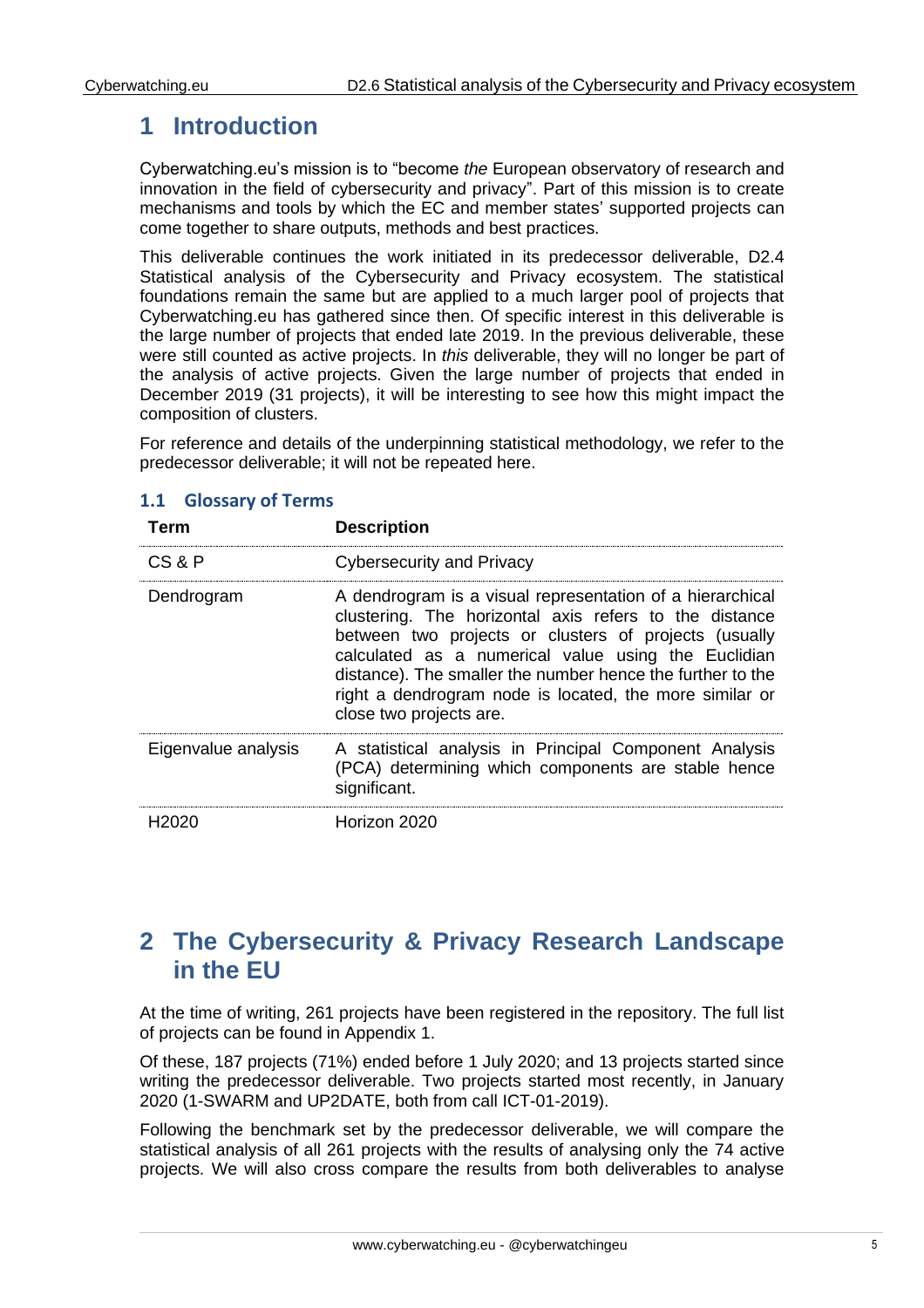changes we may see in the CS & P landscape. For ease of reading, we will reference to results discussed in D2.4 using "August 2019", and results discussed in this deliverable using "July 2020" (where appropriate).

|                            | August 2019   July 2020 |     |
|----------------------------|-------------------------|-----|
| Projects in the repository | 177                     | 261 |
| <b>Active projects</b>     | 67                      | 74  |

**Table 1: Comparison in number of projects**

Understanding and interpreting the results of the multivariate analysis of the EU cybersecurity and privacy research landscape requires a reduction of dimensions involved – in this case six, stemming from the second level of the Cyberwatching.eu taxonomy – to a meaningful set of two dimensions (perhaps three) that can be visualised for further analysis.

The result of this first analysis are the two biplots presented below; these are presenting the mapping of the six-dimensional full landscape onto a two-dimensional representation respectively, for all 261 projects in our project database (left) and the 74 active projects (right):



<span id="page-5-0"></span>**Figure 1: Biplot of 261 EU funded projects. Numbers correlate with clusters from D2.4**

<span id="page-5-1"></span>**Figure 2: Biplot of 74 still active projects, Numbers correlate with clusters from D2.4**

Across the now 261 projects (see [Figure 1\)](#page-5-0), "Secure Systems and Technology" appears as the most dominating factor, even though the eigenvalue analysis (not shown) presents a second dominant factor. Compared to August 2019, eigenvalue analysis shows overall the same picture albeit with a slightly more articulated separation of dominant factors from the remainder.

Moreover, all clusters except cluster I identified in August 2019 are still present, and in almost the same location.

Looking at the biplot for 74 still active projects [Figure 2](#page-5-1) we observe that the most dominant factors are "Secure Systems and Technology" and "National and international security & governance", which is supported by the eigenvalue analysis (not shown here) with slightly stronger separation of dominant factors from the remainder.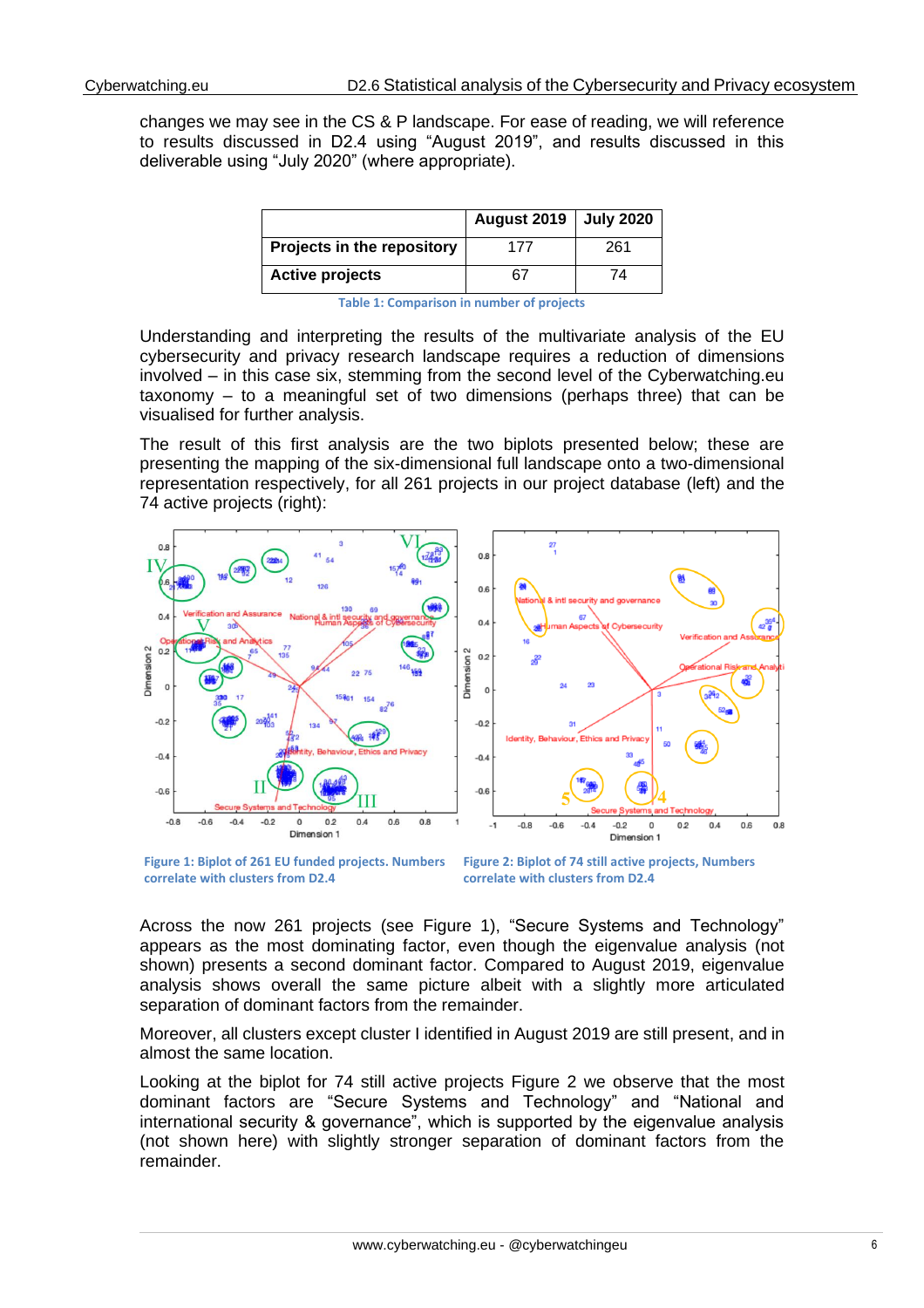Only two biplot clusters (4 and 5) from the August 2019 analysis are still present in July 2020. Given that 31 projects finished in December 2019 alone, only 41 projects remain the same between the total of 107 projects among them. With 60% of the data set changing, it is no surprise that the statistical analysis will change, too.

The relative cluster locations across both biplots for July 2020 (i.e. for all projects, and still active projects) are consistent in forming some form of corona around the centre of the CS & P aspects formulated in the Cyberwatching.eu taxonomy. This is notably different from the biplots produced in August 2019.

In any case, across all four biplots produced so far in August 2019 and July 2020, correlations between taxonomy terms remain very stable with the three groups:

- 1. Operational Risk and Analysis, and Verification and Assurance;
- 2. National & int'l security and governance, and Human Aspects of Cybersecurity
- 3. Secure Systems and Technology, and Identity, Behaviour, Ethics and Privacy

These correlations, sometimes stronger than at other times, accurately reflect the twotier nature of the Cyberwatching.eu CS & P taxonomy. All three correlation groups appear orthogonal to each other without any direct antagonists, except when looking at individual aspects:

- "Verification and Assurance" and "Identity, Behaviour, Ethics and Privacy", and
- "Secure Systems and Technology" and "National & int'l security and governance"



<span id="page-6-1"></span><span id="page-6-0"></span>**Figure 3: Dendrogram of correlation of CS & P aspects Figure 4: Dendrogram of correlation of CS & P aspects across all 261 projects across 76 still active projects**

Looking at the dendrograms for all projects [\(Figure 3\)](#page-6-0), cohesion within the three correlation groups remains strong. It is even stronger when looking at the dendrograms for the active projects in [Figure 4.](#page-6-1) In fact, correlation between "Secure Systems and Technology" and "Identity, Behaviour, Ethics and Trust" strengthens among still active projects. Cohesion within the other two correlation groups remains strong to the point of no degree of freedom of choice: They appear entirely inseparable in the eye of project proposers and sponsors.

Compared to August 2019, cohesion within correlation groups is now much stronger among the still active projects. However, the secondary correlation dynamics have changed: While in August 2019, group 3 (Secure Systems and Technology, and Identity, Behaviour, Ethics and Privacy) was the one with the biggest degree of freedom in choice of secondary aspects, it is now in July 2020 correlation group 1 (Operational Risk and Analysis, and Verification and Assurance) that appears to be combined with aspects from the other two groups.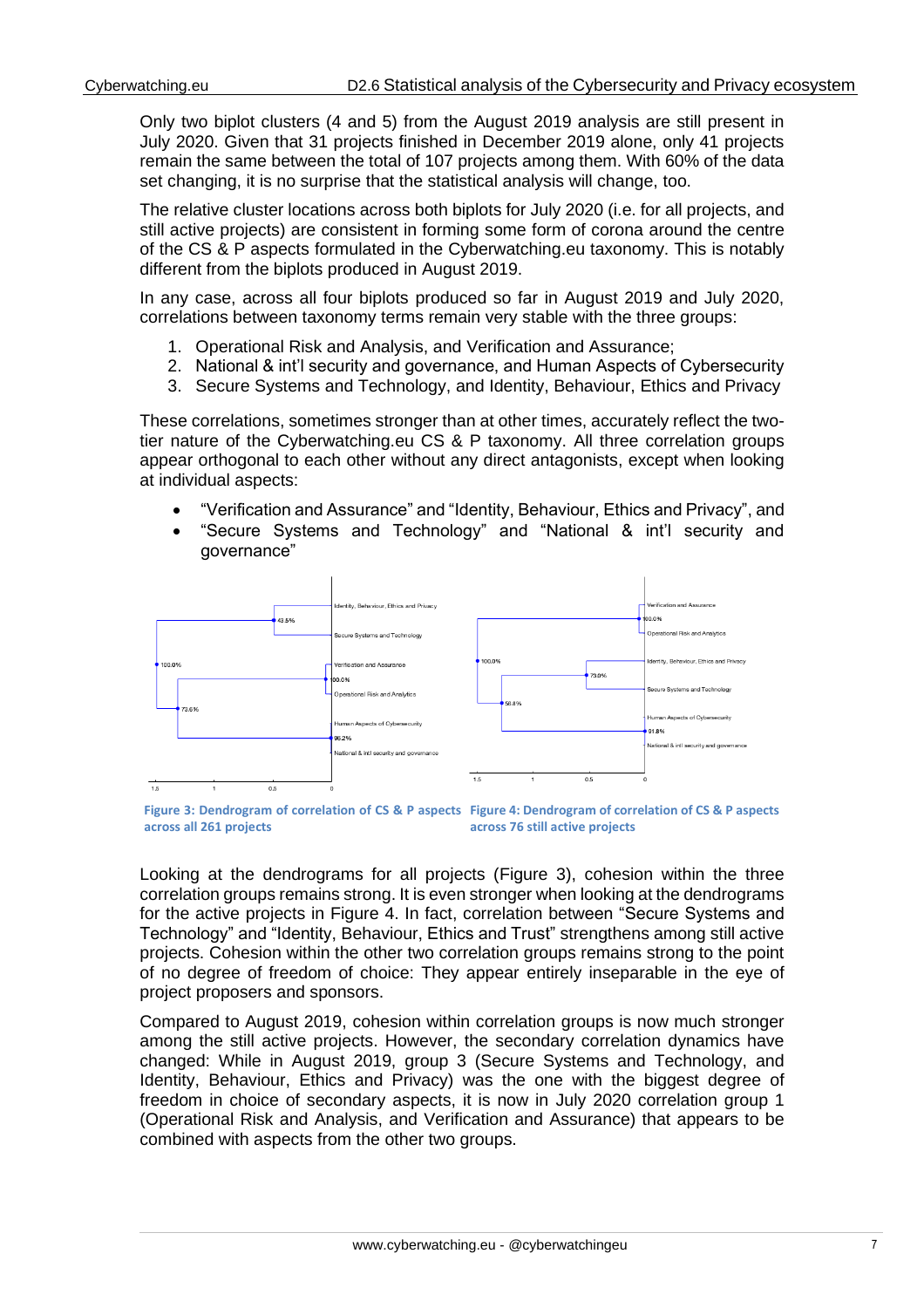Lastly, the cluster tree for all active projects in July 2020 suggests partitioning the tree into six clusters of projects that are sufficiently close in the overall assessment:



<span id="page-7-1"></span>**Figure 5: Cluster tree of 76 active projects in July 2020. Red line denotes cluster threshold for August 2019 (D2.4) as comparison.**

While July 2020 edition of the statistical analysis also suggests forming six clusters, this edition does so with a significantly improved relative cluster distance. Compared to August 2019, cluster distance criterion of about 0.06 (red line in [Figure 5\)](#page-7-1) July 2020's threshold resides at less than 0.02 relative cluster distance to form six clusters of reasonable size.

Given that still active projects saw a massive turnover of new projects being added (only 40% of active projects feature in both analyses), we do not expect to see strong consistency in the clusters resulting from this year's analysis.

# <span id="page-7-0"></span>**3 Commentary & next steps**

This edition of the project clustering report confirms the results of the previous edition (D2.4):

- Clusters are stable in the long term.
- The Cyberwatching.eu taxonomy is stable and representative.

Notable, however, is that cluster I (relative to all projects) which still featured in the August 2019 analysis, appears to have vanished in the biplot for projects in July 2020. This is mirrored by cluster 1 (relative to active project), still identified in August 2019, which appears to no longer exist in July 2020. Both clusters were loosely defined, and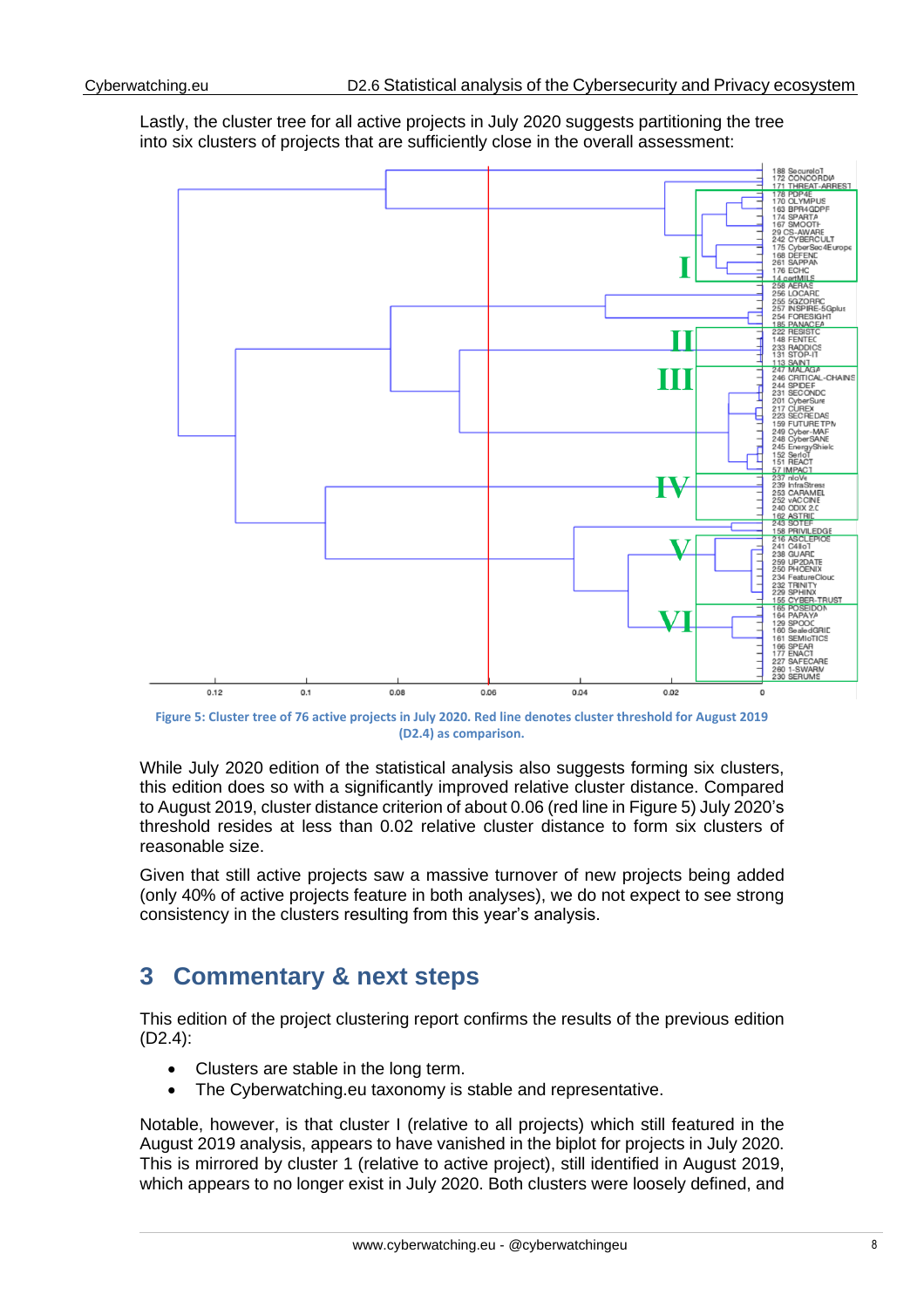were located close to the origins of the respective biplots in August 2019. Both represented projects that were very broadly positioned in a "capture all" manner. Their disappearance in the biplots for this year **reflect the Commission's drive for projects to improve their focus, hence positioning and value proposal**.

The strong correlation of the level 2 terms of the Cyberwatching.eu taxonomy along the lines of their level 1 parent terms is confirmed and consistent across both editions (D2.4 and this deliverable) as well as across all projects considered compared with still active projects.

The correlations are strong to the point of no degree of freedom in choosing CS & P aspects for project proposals:

- "Human aspects of Cybersecurity" and "National and international security and governance" appear almost inseparable.
- "Verification and Assurance" and "Operational Risk and Analysis" appear entirely inseparable.

Compared with August 2019 this correlation has strengthened, even though the terms are describing distinct aspects of cybersecurity and privacy.

This second cluster analysis of the projects confirms the trend postulated in the previous edition, that **projects are becoming more specific and differentiated in which topics they cover, and which they do not**: While correlation across level 2 terms of the taxonomy strengthened, **correlation across level 1 terms weakened** one year on.

While previously, 92% of the projects chose to combine "Apps and user-oriented systems" with other CS & P aspects, one year on only 73.6% of the projects chose to do so. While this is still a significant correlation, the change has been driven by the influx of nearly 100 new projects in our database.

This change is much clearer, visible when looking at the dendrogram for still active projects in July 2020: Where previously the same analysis across still active products broadly mirrored the results for all projects, this is not so for this second analysis: The dendrogram for still active projects in July 2020 shows the following significant changes compared to all projects:

- Correlation among "Secure Systems and Technology" and "Identity, Behaviour, Ethics, and Privacy" is stronger; from 43.5% to 73%
- Combining aspects across level 1 aspects is significantly less; from 73.6% to 56.8%
- The driving force for combining with other aspects in the CS & P landscape has changed from "Apps and user-oriented systems" to Foundations of technology & risk management".

In summary, the changes in the EU-funded project landscape can be given as follows:

**The trend of compartmentalisation along the boundaries of the level 1 taxonomy terms has increased, with projects ever more sharply differentiating their positioning.**

## <span id="page-8-0"></span>**3.1 Clustering projects**

As previously stated, this edition of the project landscape cluster analysis provides a much sharper definition of project clusters.

The clusters indicated by this deliverable are (roman numbers behind projects denote cluster allocation in D2.4):

### **Cluster I (12 members):**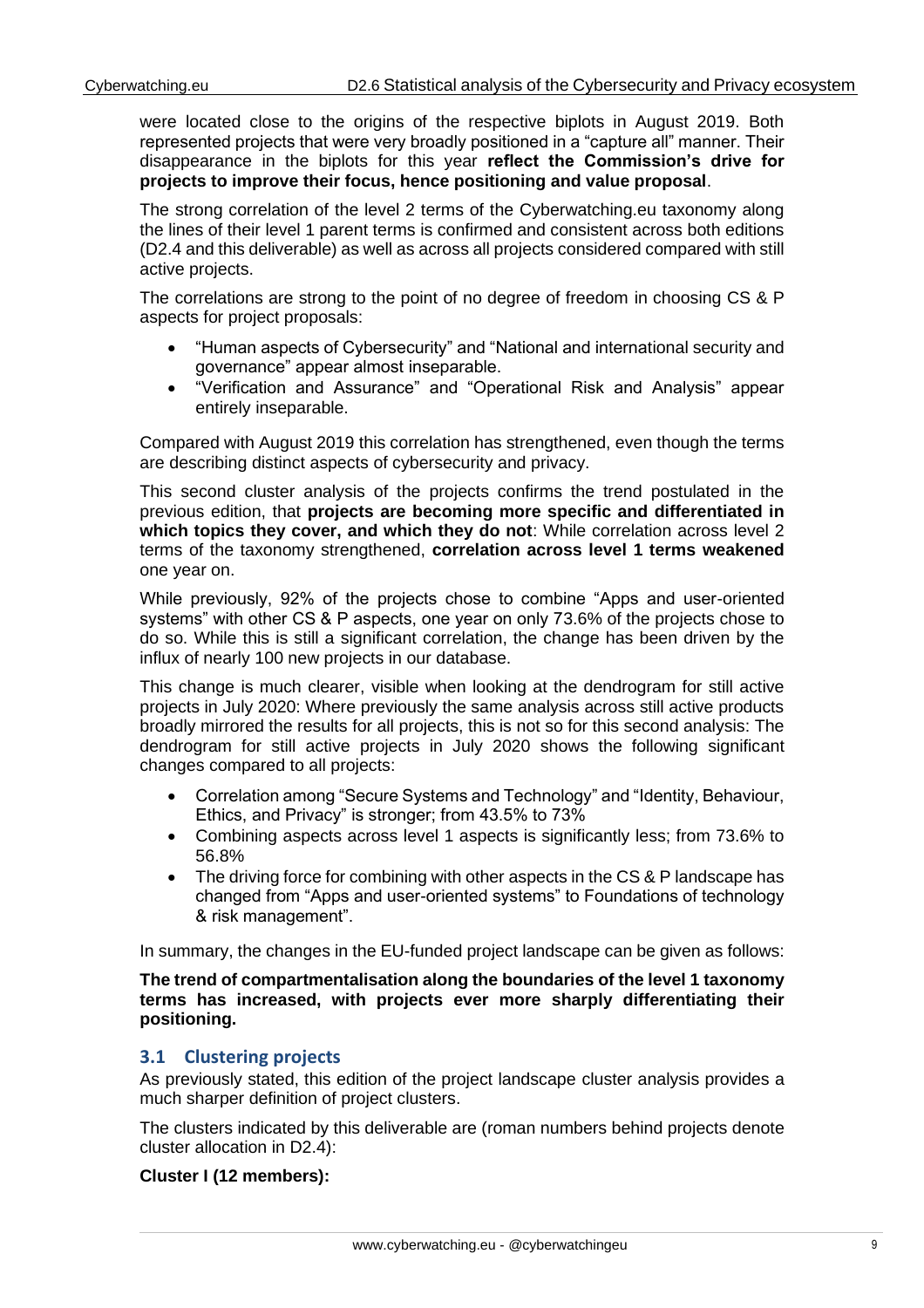Cluster II in D2.4; membership mostly stable.

Largely driven by (inter-)national policy, certification and intergovernmental collaboration.

- 178 PDP4E
- 170 OLYMPUS
- 163 BPR4GDPR (II)
- 174 SPARTA (II)
- $\bullet$  167 SMOOTH (II)
- 29 CS-AWARE (II)
- 242 CYBERCULT
- 175 CyberSec4Europe (II)
- $\bullet$  168 DEFEND (II)
- 261 SAPPAN
- 176 ECHO (II)
- 14 certMILS (II)

### **Cluster II (5 members):**

One segment of the previous cluster IV in D2.4, which appears to have split into two clusters now.

- 222 RESISTO
- 148 FENTEC (IV)
- 233 RADDICS
- 131 STOP-IT (IV)
- $\bullet$  113 SAINT (IV)

### **Cluster III (14 members):**

The second segment of the previous cluster IV in D2.4, which appears to have split into two clusters now.

- 247 MALAGA
- 246 CRITICAL-CHAINS
- 244 SPIDER
- 231 SECONDO
- 201 CyberSure
- 217 CUREX
- 223 SECREDAS
- 159 FUTURE TPM (IV)
- 249 Cyber-MAR
- 248 CyberSANE
- 245 EnergyShield
- 152 SerloT (IV)
- $\bullet$  151 REACT (IV)
- 57 IMPACT

### **Cluster IV (6 members):**

A splinter of former cluster IV formed a new cluster.

- 237 nIoVe
- 239 InfraStress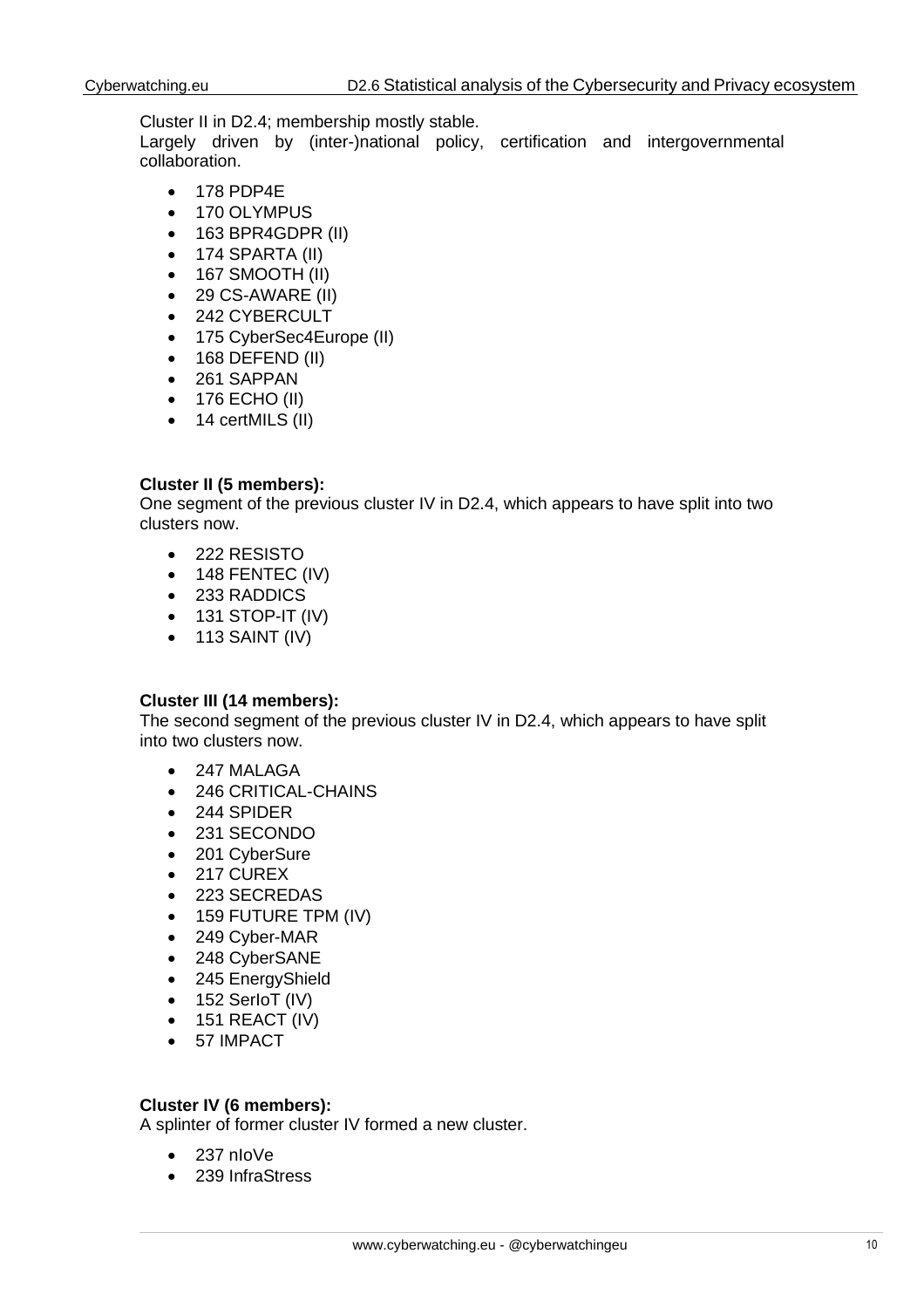- 253 CARAMEL
- 252 vACCINE
- 240 ODIX 2.0
- $\bullet$  162 ASTRID (IV)

#### **Cluster V (9 members):**

Appears to be a continuation of former cluster (I). Strong focus on securing technology and IT systems. Very technical projects.

- 216 ASCLEPIOS
- 241 C4IIoT
- 238 GUARD
- 259 UP2DATE
- 250 PHOENIX
- 234 FeatureCloud
- 232 TRINITY
- 229 SPHINX
- 155 CYBER-TRUST (I)

#### **Cluster VI (9 members):**

Previous cluster V; stable membership with some newcomers. Strong focus on privacy. With the GDPR now in force a very popular topic.

- 165 POSEIDON (V)
- $\bullet$  164 PAPAYA (V)
- 129 SPOOC (V)
- 160 SealedGRID (V)
- 161 SEMIoTICS (V)
- 166 SPEAR (V)
- $\bullet$  177 ENACT (V)
- 227 SAFERCARE
- 260 1-SWARM
- 230 SERUMS

Clusters I (former cluster II) and cluster VI (former cluster V) are remarkably stable in their makeup. Former cluster IV has split into two clusters, now clusters II and III, with both covering the "Foundations of technology & Risk Management" aspect of the Cyberwatching.eu research taxonomy.

Clusters IV and V appear to be formed from splinters of the former cluster IV, and I, respectively.

Cluster III in D2.4 has entirely disappeared, reflecting the increased differentiation and positioning of projects in the EU funded cybersecurity and privacy landscape.

Cyberwatching.eu will continue working with our partners, and the clustered projects supporting their journey until completion. As previously stated, the clusters have been used for more targeted outreach activities, and we will continue to do so. The ongoing collection of MTRL scores for projects, and more tailored support for projects on similar MTRL levels in July 2020 (two webinars delivered by Task 2.3) have been delivered with huge success. We will use these success stories to further refine our support message and portfolio to these projects.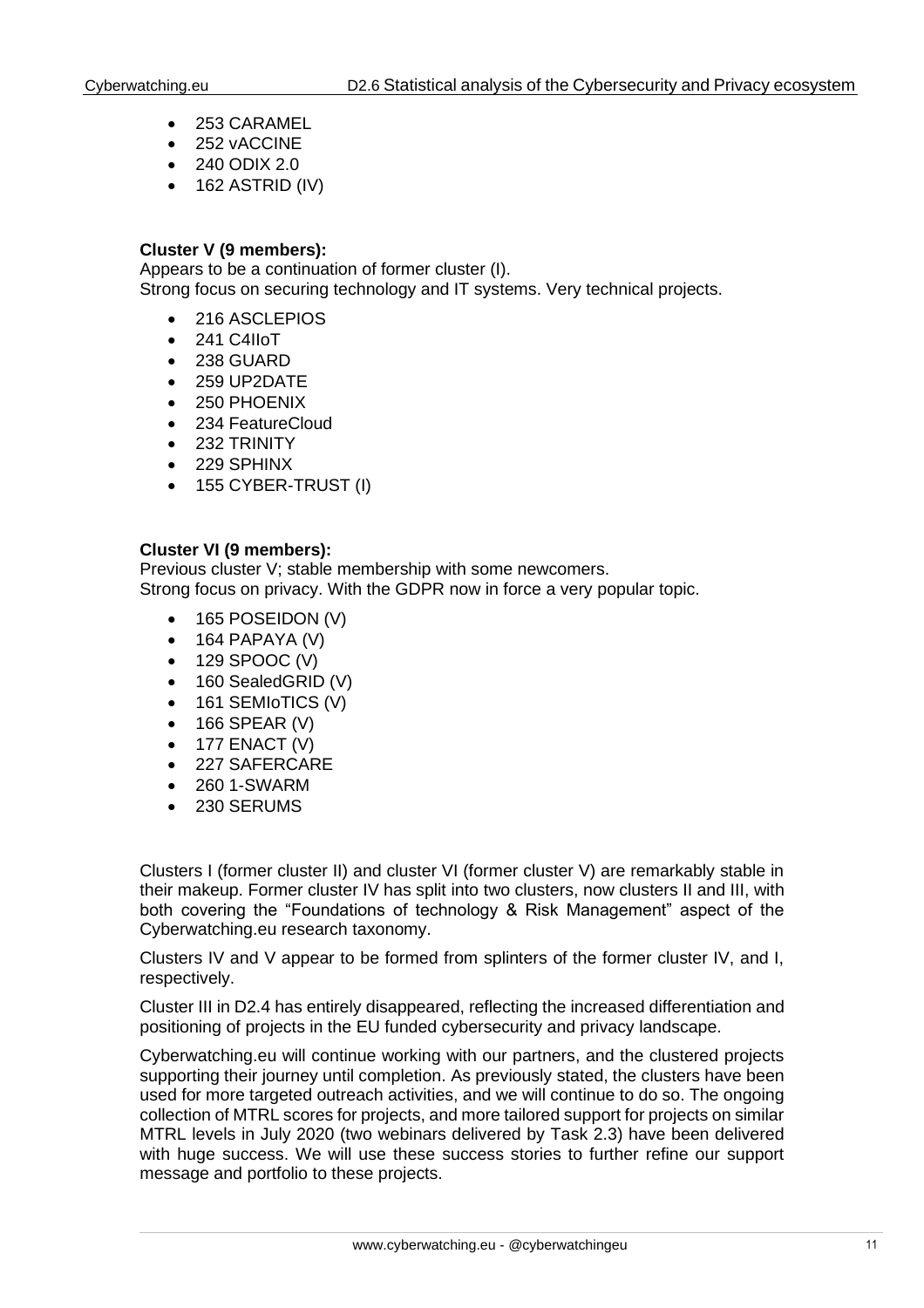## <span id="page-11-0"></span>**3.2 Next steps**

Taking the August 2020 cluster report [1] into account, T2.3 identified two groups of projects that have similar MTRL scores, and organized a set of support webinars to these two groups. These sparked engagement from the participating projects (more details are provided in the Activity Report).

This pattern of collaboration will continue and, given the success so far, intensified over the remainder of the Cyberwatching.eu project. We are considering working together with the still active projects on the following, depending on their feedback and engagement:

- Common workshops, webinars, live conferences
- Collaborative contributions to policies (e.g., GDPR, compliance, inputs to ECSO)
- Sharing information: People have a limited view on project results (many deliverables are not public, and in any cases scarcely read beyond the authors and Commission/reviewers). Clusters can be used to capture important scientific information from the projects in a consistent way.
- Learning lessons: Clusters can be used to gather lessons learned (good and bad) from projects, which are usually never captured anywhere.
- Contribute to and plan "Technology Deep Dive" workshops to map existing solutions with priority areas and enable common approaches to similar challenges and facilitate re-use of research results;
- Contribute to white-papers focussing on challenges in Cybersecurity & Privacy, to be also addressed by future Work Programmes; Attend and participate as a cluster in industrial events.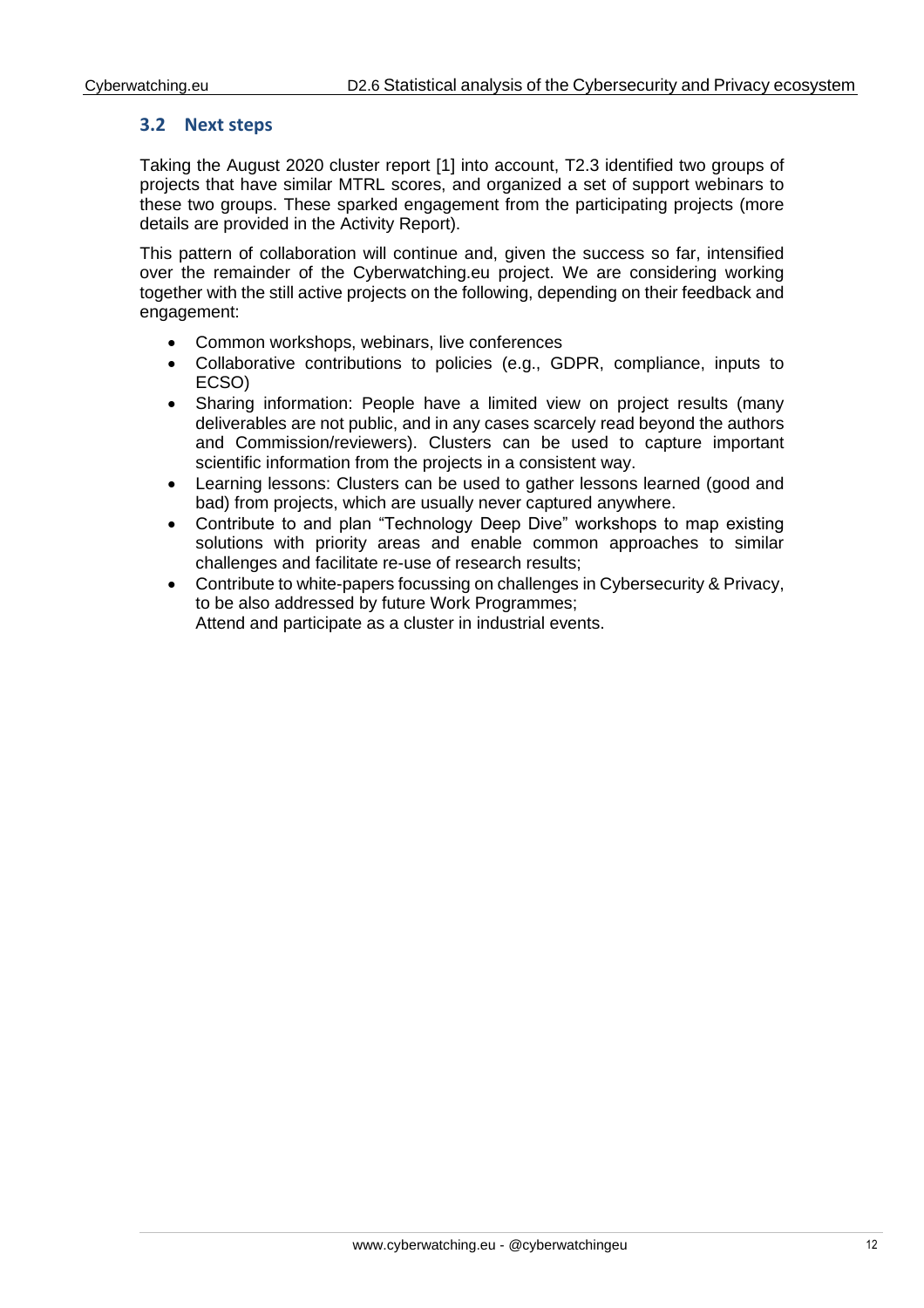# <span id="page-12-0"></span>**Appendix 1: EC funded projects reference**

The following projects were included and analysed in this deliverable, in alphabetical order:

|                 | # Project                   | Call                | <b>Type</b> | <b>Start</b> | <b>End</b> |
|-----------------|-----------------------------|---------------------|-------------|--------------|------------|
| $\mathbf{1}$    | AARC2                       | EINFRA-22-2016      | <b>RIA</b>  | May 2017     | Apr 2019   |
| $\overline{2}$  | ABC4Trust                   | ICT-2009.1.4        | <b>CP</b>   | Nov 2010     | Feb 2015   |
| 3               | ADDPRIV (F)                 | SEC-2010.6.5-2      | CP          | Feb 2011     | Mar 2014   |
| 4               | <b>AEGIS</b>                | DS-05-2016          | <b>CSA</b>  | May 2017     | Apr 2019   |
| 5               | <b>ANASTACIA</b>            | DS-01-2016          | <b>RIA</b>  | Jan 2017     | Dec 2019   |
| 6               | <b>ARIES</b>                | FCT-09-2015         | <b>RIA</b>  | Sep 2016     | Feb 2019   |
| $\overline{7}$  | ARMOUR (F)                  | ICT-12-2015         | <b>RIA</b>  | Feb 2016     | Jan 2018   |
| 8               | ASAP (F)                    | ERC-AG-PE6          | ERC-AG      | Oct 2012     | Sep 2018   |
| 9               | <b>ATENA</b>                | DS-03-2015          | IA          | May 2016     | Apr 2019   |
| 10              | <b>BEACON</b> (F)           | ICT-07-2014         | <b>RIA</b>  | Feb 2015     | Jul 2017   |
| 11              | BIOSEC (F)                  | FP7-PEOPLE-IOF-2008 | MC-IOF      | Mar 2009     | Feb 2012   |
| 12 <sup>°</sup> | C3ISP                       | DS-04-2015          | IA          | Oct 2016     | Sep 2019   |
| 13              | CANVAS                      | DS-07-2015          | <b>CSA</b>  | Sep 2016     | Aug 2019   |
| 14              | certMILS                    | DS-01-2016          | IA          | Jan 2017     | Dec 2020   |
| 15              | <b>CHOReVOLUTION</b><br>(F) | ICT-09-2014         | <b>RIA</b>  | Jan 2015     | Dec 2017   |
| 16              | <b>CIPSEC</b>               | DS-03-2015          | IA          | May 2016     | Apr 2019   |
| 17              | <b>CITADEL</b>              | DS-03-2015          | IA          | Jun 2016     | May 2019   |
| 18              | CLARUS (F)                  | ICT-07-2014         | <b>RIA</b>  | Jan 2015     | Dec 2017   |
| 19              | CloudSocket (F)             | ICT-07-2014         | <b>RIA</b>  | Jan 2015     | Dec 2017   |
| 20              | CloudTeams (F)              | ICT-07-2014         | IA          | Mar 2015     | Feb 2017   |
| 21              | <b>COCKPITCI (F)</b>        | SEC-2011.2.5-1      | CP-FP       | Jan 2012     | Dec 2014   |
| 22              | <b>COEMS</b>                | ICT-10-2016         | <b>RIA</b>  | Nov 2016     | Oct 2019   |
| 23              | <b>COLA</b>                 | ICT-06-2016         | IA          | Jan 2017     | Jun 2019   |
| 24              | COMPACT                     | DS-02-2016          | IA          | May 2017     | Oct 2019   |
| 25              | CONSENT (F)                 | SSH-2009-3.2.1.     | CP-FP       | May 2010     | Apr 2013   |
| 26              | CREDENTIAL (F)              | DS-02-2014          | IA          | Oct 2015     | Sep 2018   |
| 27              | <b>CROSSMINER</b>           | ICT-10-2016         | <b>RIA</b>  | Jan 2017     | Dec 2019   |
| 28              | CryptoCloud                 | ERC-AG-PE6          | ERC-AG      | Jun 2014     | May 2019   |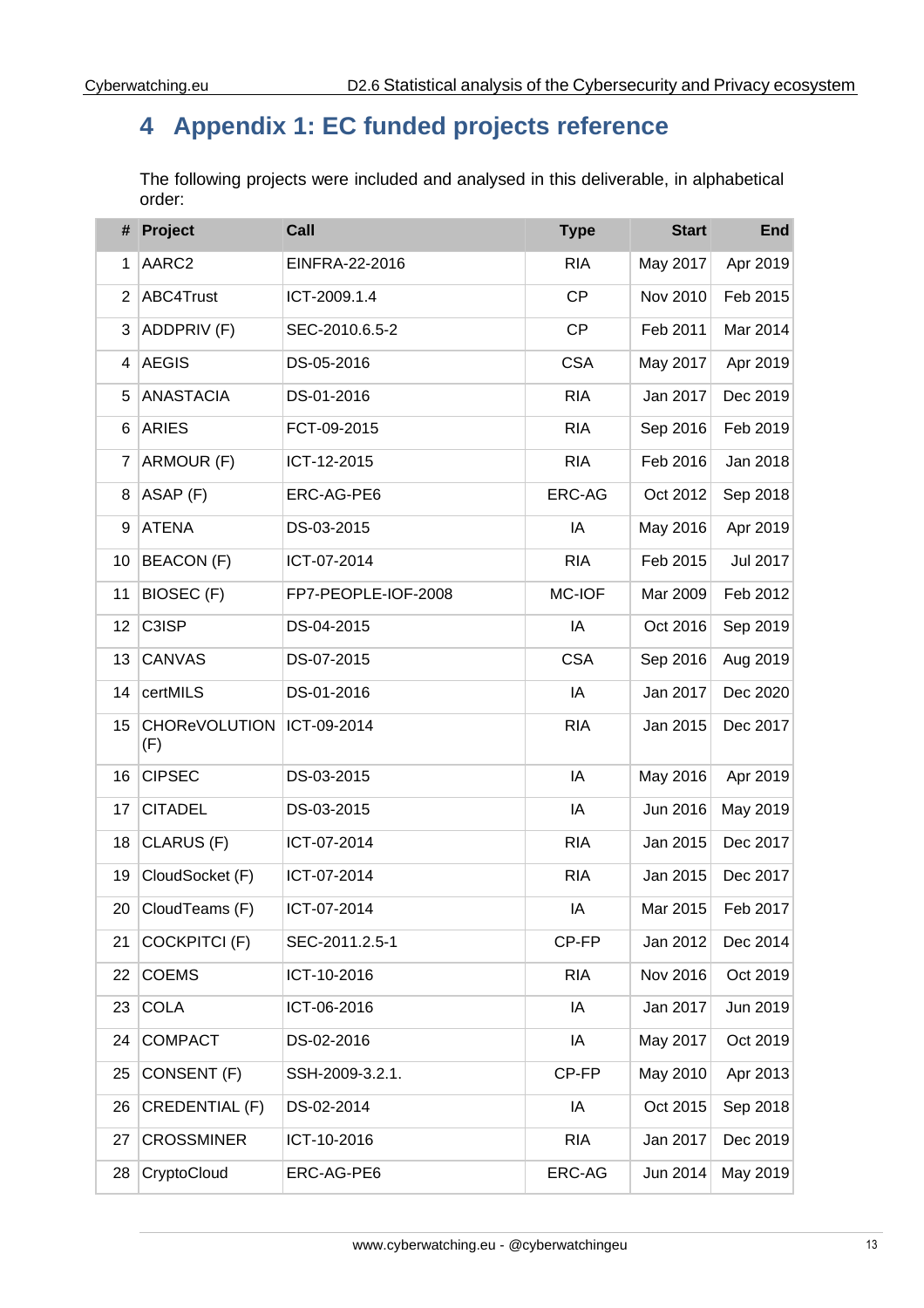|    | # Project         | Call                | <b>Type</b>              | <b>Start</b> | <b>End</b> |
|----|-------------------|---------------------|--------------------------|--------------|------------|
| 29 | <b>CS-AWARE</b>   | DS-02-2016          | ΙA                       | Sep 2017     | Aug 2020   |
| 30 | <b>CYBECO</b>     | DS-04-2016          | <b>RIA</b>               | May 2017     | Apr 2019   |
| 31 | CyberWiz (F)      | DRS-17-2014         | SME-2                    | Sep 2015     | Aug 2017   |
| 32 | CYCLONE (F)       | ICT-07-2014         | ΙA                       | Jan 2015     | Dec 2017   |
| 33 | CYRail (F)        | S2R-OC-IP2-01-2015  | Shift2Rail-RIA           | Oct 2016     | Sep 2018   |
| 34 | DAPPER (F)        | FP7-PEOPLE-2013-CIG | MC-CIG                   | Apr 2014     | Mar 2018   |
| 35 | <b>DECODE</b>     | ICT-12-2016         | <b>RIA</b>               | Dec 2016     | Nov 2019   |
| 36 | <b>DEFENDER</b>   | CIP-01-2016-2017    | IA                       | May 2017     | Apr 2020   |
| 37 | DISCOVERY (F)     | ICT-38-2015         | <b>CSA</b>               | Jan 2016     | Dec 2017   |
| 38 | <b>DiSIEM</b>     | DS-04-2015          | ΙA                       | Sep 2016     | Aug 2019   |
| 39 | <b>DITAS</b>      | ICT-06-2016         | <b>RIA</b>               | Jan 2017     | Dec 2019   |
| 40 | DOGANA (F)        | DS-06-2014          | IA                       | Sep 2015     | Aug 2018   |
| 41 | <b>DSSC</b>       | MSCA-COFUND-2016    | MSCA-<br>COFUND-DP       | May 2017     | Apr 2022   |
| 42 | e-Sides           | ICT-18-2016         | <b>CSA</b>               | Jan 2017     | Dec 2019   |
| 43 | ECRYPT-CSA (F)    | ICT-32-2014         | <b>CSA</b>               | Mar 2015     | Feb 2018   |
| 44 | <b>ECRYPT-NET</b> | MSCA-ITN-2014-ETN   | MSCA-ITN-<br><b>ETN</b>  | Mar 2015     | Feb 2019   |
| 45 | <b>ENCASE</b>     | MSCA-RISE-2015      | MSCA-RISE                | Jan 2016     | Dec 2019   |
| 46 | <b>EU-SEC</b>     | DS-01-2016          | ΙA                       | Jan 2017     | Dec 2019   |
| 47 | <b>EUNITY</b>     | DS-05-2016          | <b>CSA</b>               | Jun 2017     | May 2019   |
| 48 | FIDELITY (F)      | SEC-2011.3.4-1      | CP-IP                    | Feb 2012     | Jan 2016   |
| 49 | <b>FORTIKA</b>    | DS-02-2016          | IA                       | Jun 2017     | May 2020   |
| 50 | FutureTrust       | DS-05-2015          | IA                       | Jun 2016     | May 2019   |
| 51 | GenoPri (F)       | MSCA-IF-2015-EF     | MSCA-IF-EF-<br><b>ST</b> | May 2016     | Apr 2018   |
| 52 | <b>GHOST</b>      | DS-02-2016          | IA                       | May 2017     | Apr 2020   |
| 53 | HEAT (F)          | ICT-32-2014         | <b>RIA</b>               | Jan 2015     | Dec 2017   |
| 54 | HECTOR (F)        | ICT-32-2014         | <b>RIA</b>               | Mar 2015     | Feb 2018   |
| 55 | <b>HERMENEUT</b>  | DS-04-2016          | <b>RIA</b>               | May 2017     | Apr 2019   |
| 56 | <b>HIPS</b>       | ERC-CG-2013-PE6     | ERC-CG                   | Oct 2014     | Sep 2019   |
| 57 | <b>IMPACT</b>     | ERC-2013-SyG        | ERC-SyG                  | Feb 2015     | Jan 2021   |
| 58 | <b>KONFIDO</b>    | DS-03-2016          | <b>RIA</b>               | Nov 2016     | Oct 2019   |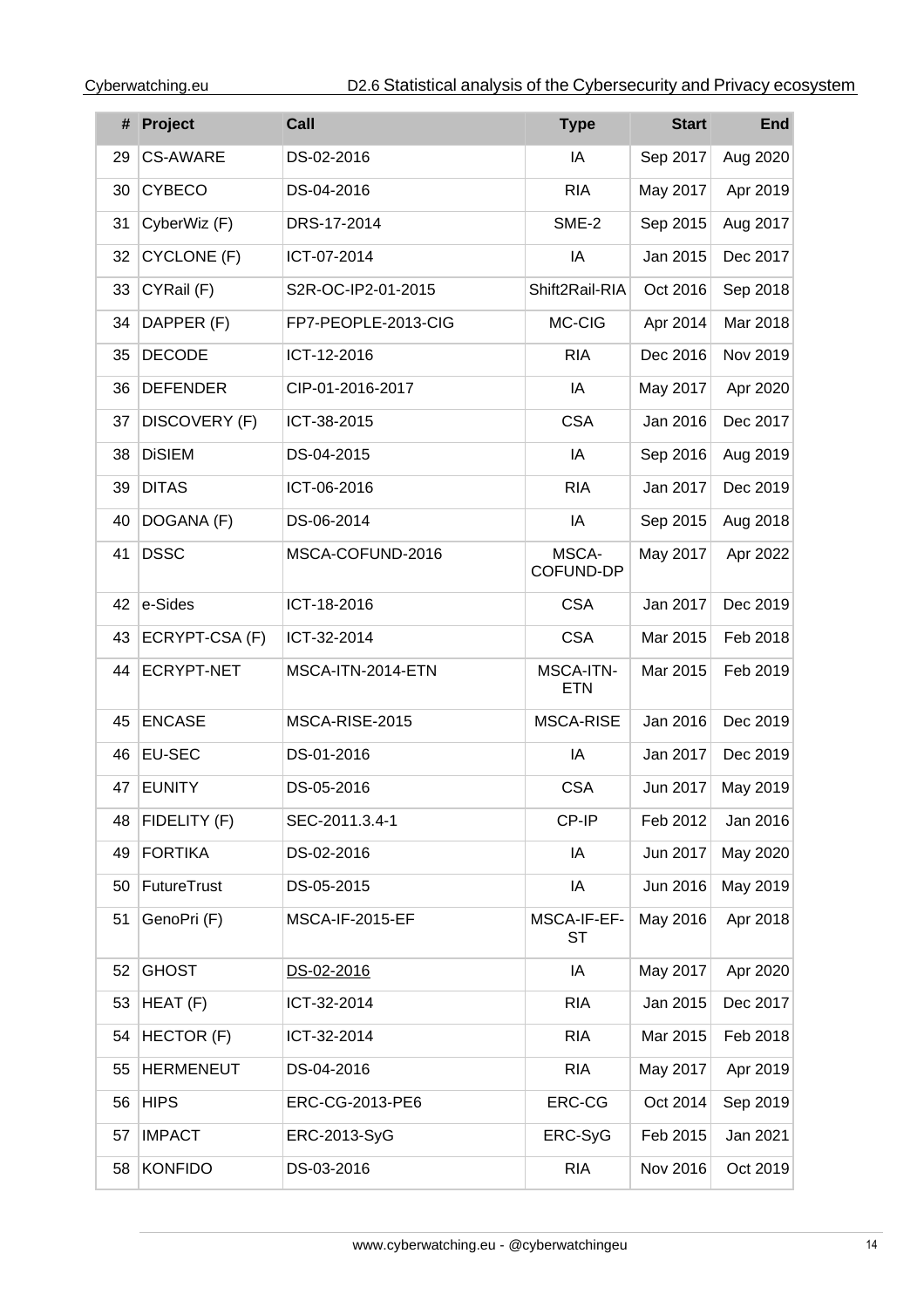|    | # Project        | Call                | <b>Type</b>               | <b>Start</b> | <b>End</b> |
|----|------------------|---------------------|---------------------------|--------------|------------|
| 59 | LAST (F)         | ERC-SG-PE6          | ERC-SG                    | Oct 2009     | Sep 2014   |
| 60 | <b>LIGHTest</b>  | DS-05-2015          | IA                        | Sep 2016     | Aug 2019   |
| 61 | $LV-Pri20(F)$    | MSCA-IF-2014-EF     | MSCA-IF-EF-<br><b>CAR</b> | Jun 2015     | Jun 2017   |
| 62 | MAMI (F)         | ICT-12-2015         | <b>RIA</b>                | Jan 2016     | Jun 2018   |
| 63 | MAPPING (F)      | SiS.2013.1.2-1      | CSA-SA                    | Mar 2014     | Feb 2018   |
| 64 | MAS2TERING (F)   | ICT-2013.6.1        | <b>CP</b>                 | Sep 2014     | Aug 2017   |
| 65 | MATTHEW (F)      | ICT-2013.1.5        | <b>CP</b>                 | Nov 2013     | Oct 2016   |
| 66 | <b>MELODIC</b>   | ICT-06-2016         | <b>RIA</b>                | Dec 2016     | Nov 2019   |
| 67 | mF <sub>2C</sub> | ICT-06-2016         | <b>RIA</b>                | Jan 2017     | Dec 2019   |
| 68 | MH-MD            | ICT-18-2016         | <b>RIA</b>                | Nov 2016     | Oct 2019   |
| 69 | MIKELANGELO (F)  | ICT-07-2014         | <b>RIA</b>                | Jan 2015     | Dec 2017   |
| 70 | MITIGATE (F)     | DS-06-2014          | IA                        | Sep 2015     | Feb 2018   |
| 71 | MUSA (F)         | ICT-07-2014         | <b>RIA</b>                | Jan 2015     | Dec 2017   |
| 72 | NECOMA (F)       | ICT-2013.10.1       | CP                        | Jun 2013     | Mar 2016   |
| 73 | <b>NeCS</b>      | MSCA-ITN-2015-ETN   | MSCA-ITN-<br><b>ETN</b>   | Sep 2015     | Aug 2019   |
| 74 | <b>OCGN</b>      | MSCA-IF-2015-EF     | MSCA-IF-EF-<br>ST         | May 2017     | Nov 2018   |
| 75 | OCTAVE (F)       | DS-02-2014          | IA                        | Jun 2015     | Jul 2017   |
| 76 | <b>OPENREQ</b>   | ICT-10-2016         | <b>RIA</b>                | Jan 2017     | Dec 2019   |
|    | 77 OPERANDO (F)  | DS-01-2014          | ΙA                        | May 2015     | Apr 2018   |
| 78 | P5(F)            | SEC-2012.2.3-1      | CP-FP                     | Aug 2013     | Oct 2016   |
| 79 | PaaSword (F)     | ICT-07-2014         | <b>RIA</b>                | Jan 2015     | Dec 2017   |
| 80 | PACT (F)         | SEC-2011.6.5-2      | CP-FP                     | Feb 2012     | Jan 2015   |
| 81 | PANORAMIX (F)    | DS-01-2014          | IA                        | Sep 2015     | Aug 2018   |
| 82 | PARIS (F)        | SEC-2012.6.1-2      | CP-FP                     | Jan 2013     | Feb 2016   |
| 83 | PASS (F)         | PEOPLE-2007-4-3.IRG | MC-IRG                    | Dec 2008     | Nov 2012   |
| 84 | PATS (F)         | SiS-2008-1.2.2.1    | CSA-SA                    | Aug 2009     | Mar 2012   |
| 85 | PICOS (F)        | ICT-2007.1.4        | <b>CP</b>                 | Feb 2008     | Jun 2011   |
| 86 | PQCRYPTO (F)     | ICT-32-2014         | <b>RIA</b>                | Mar 2015     | Feb 2018   |
| 87 | PRACTIS (F)      | SiS-2009-1.1.2.1    | CP-FP                     | Jan 2010     | Mar 2013   |
| 88 | <b>PRECIOSA</b>  | ICT-2007.6.2        | CP                        | Mar 2008     | Aug 2010   |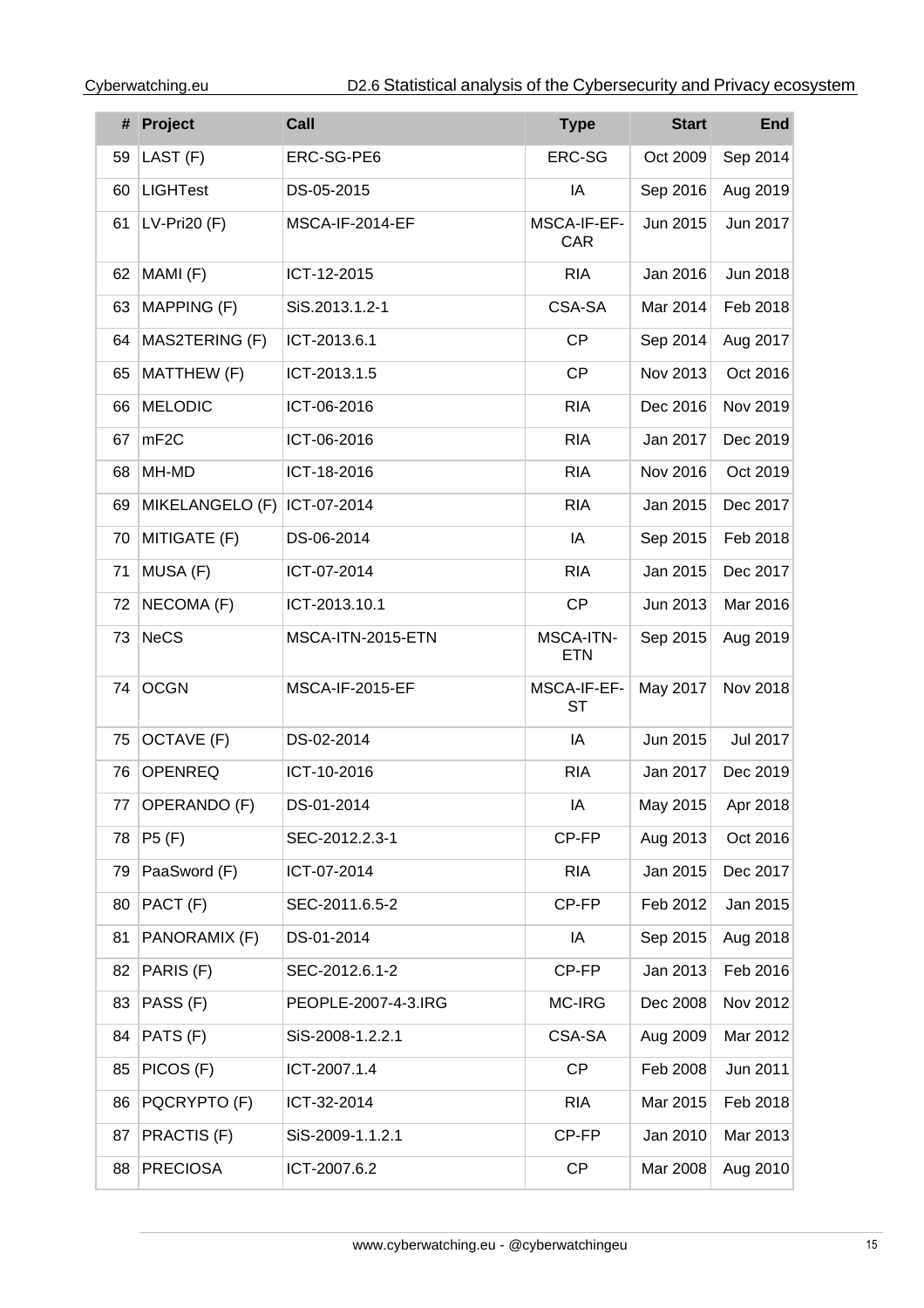|     | # Project                           | Call                      | <b>Type</b>                    | <b>Start</b>    | <b>End</b>      |
|-----|-------------------------------------|---------------------------|--------------------------------|-----------------|-----------------|
| 89  | <b>PRESCIENT</b>                    | SiS-2009-1.1.2.1          | CP-FP                          | Jan 2010        | Mar 2013        |
| 90  | PreserviX                           | ICT-37-2014-1             | SME-1                          | May 2015        | Oct 2015        |
| 91  | PrEstoCloud                         | ICT-06-2016               | <b>RIA</b>                     | Jan 2017        | Dec 2019        |
| 92  | PrimeLife                           | ICT-2007.1.4              | <b>CP</b>                      | Mar 2008        | Jun 2011        |
| 93  | <b>PRIPARE</b>                      | ICT-2013.1.5              | <b>CSA</b>                     | Oct 2013        | Sep 2015        |
| 94  | PRISM                               | ICT-2007.1.4              | <b>CP</b>                      | Mar 2008        | May 2010        |
| 95  | PRISM CODE                          | FP7-PEOPLE-2012-CIG       | MC-CIG                         | Nov 2012        | Oct 2016        |
| 96  | PRISMACLOUD                         | ICT-32-2014               | <b>RIA</b>                     | Feb 2015        | <b>Jul 2018</b> |
| 97  | <b>PRISMS</b>                       | SEC-2011.6.5-2            | CP-FP                          | Feb 2012        | Jul 2015        |
| 98  | PRIVACY FLAG                        | DS-01-2014                | IA                             | May 2015        | Apr 2018        |
| 99  | Privacy.Us                          | MSCA-ITN-2015-ETN         | <b>MSCA-ITN-</b><br><b>ETN</b> | Dec 2015        | Nov 2019        |
| 100 | <b>PRIVACY4FOREN</b><br><b>SICS</b> | FP7-PEOPLE-2013-IIF       | MC-IIF                         | Feb 2015        | Mar 2018        |
| 101 | ProBOS                              | SMEInst-13-2016-2017      | SME-2                          | Oct 2016        | Sep 2018        |
| 102 | <b>PROTECTIVE</b>                   | DS-04-2015                | IA                             | Sep 2016        | Aug 2019        |
| 103 | Ps2Share                            | ICT-35-2016               | <b>RIA</b>                     | Jan 2017        | Dec 2017        |
| 104 | <b>RAPID</b>                        | ICT-07-2014               | <b>RIA</b>                     | Jan 2015        | Dec 2017        |
| 105 | <b>REASSURE</b>                     | DS-01-2016                | <b>RIA</b>                     | Jan 2017        | Dec 2019        |
| 106 | <b>ReCRED</b>                       | DS-02-2014                | IA                             | May 2015        | Apr 2018        |
| 107 | <b>REDSENTRY</b>                    | H2020-SMEINST-1-2016-2017 | SME-1                          | <b>Jul 2017</b> | Dec 2017        |
| 108 | <b>RESPECT</b>                      | SEC-2011.6.1-5            | CP-FP                          | Feb 2012        | May 2015        |
| 109 | REVEN-X1                            | ICT-37-2015-1             | SME-1                          | <b>Jul 2015</b> | Dec 2015        |
| 110 | SafeCloud                           | DS-01-2014                | IA                             | Sep 2015        | Aug 2018        |
| 111 | SAFEcrypto                          | ICT-32-2014               | <b>RIA</b>                     | Jan 2015        | Dec 2018        |
| 112 | <b>SAFERtec</b>                     | DS-01-2016                | <b>RIA</b>                     | Jan 2017        | Dec 2019        |
| 113 | <b>SAINT</b>                        | DS-04-2016                | <b>RIA</b>                     | Mar 2017        | Feb 2021        |
| 114 | <b>SAURON</b>                       | CIP-01-2016-2017          | IA                             | May 2017        | Apr 2019        |
| 115 | <b>SCISSOR</b>                      | ICT-32-2014               | <b>RIA</b>                     | Jan 2015        | Dec 2017        |
| 116 | <b>SCOTT</b>                        | ECSEL-2016-2-IA-two-stage | IA                             | May 2017        | Jun 2020        |
| 117 | <b>SCR</b>                          | SMEInst-13-2016-2017      | SME-1                          | Jul 2016        | Dec 2016        |
| 118 | SecloT                              | INNOSUP-02-2016           | <b>CSA</b>                     | Sep 2017        | Aug 2018        |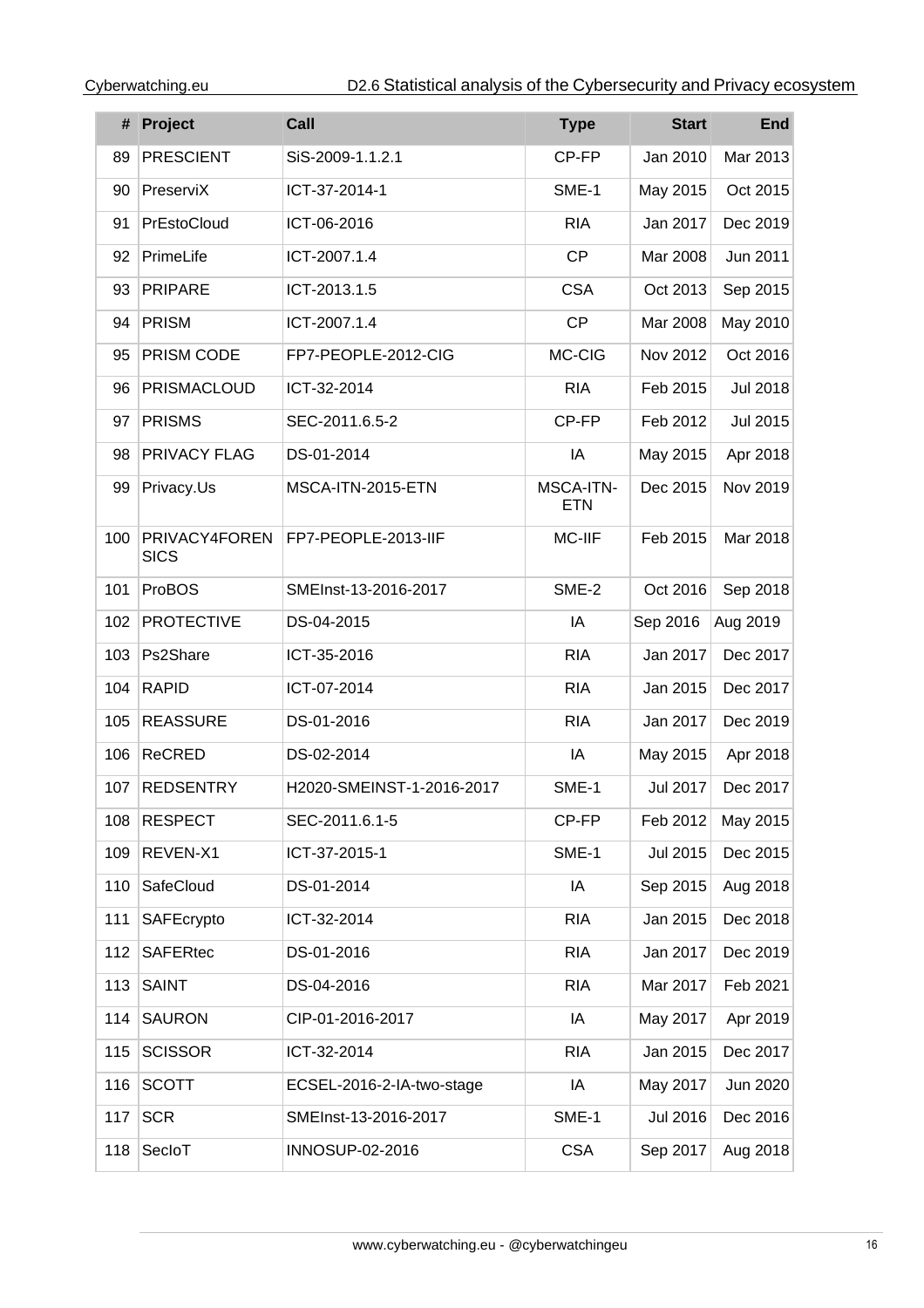|     | # Project          | Call                 | <b>Type</b> | <b>Start</b> | End      |
|-----|--------------------|----------------------|-------------|--------------|----------|
| 119 | <b>SERECA</b>      | ICT-07-2014          | <b>RIA</b>  | Mar 2015     | Feb 2018 |
| 120 | <b>SHARCS</b>      | ICT-32-2014          | <b>RIA</b>  | Jan 2015     | Dec 2017 |
| 121 | <b>SHiELD</b>      | DS-03-2016           | <b>RIA</b>  | Jan 2017     | Dec 2019 |
| 122 | <b>SHIELD</b>      | DS-04-2015           | IA          | Sep 2016     | Feb 2019 |
| 123 | <b>SISSDEN</b>     | DS-04-2015           | IA          | May 2016     | Apr 2019 |
| 124 | <b>SMESEC</b>      | DS-02-2016           | IA          | Jun 2017     | May 2020 |
| 125 | SocialPrivacy      | FP7-PEOPLE-2011-IOF  | MC-IOF      | Sep 2012     | Aug 2015 |
| 126 | <b>SODA</b>        | ICT-18-2016          | <b>RIA</b>  | Jan 2017     | Dec 2019 |
| 127 | <b>SPECIAL</b>     | ICT-18-2016          | <b>RIA</b>  | Jan 2017     | Dec 2019 |
| 128 | SpeechXRays        | DS-02-2014           | IA          | May 2015     | Apr 2018 |
| 129 | <b>SPOOC</b>       | ERC-CoG-2014         | ERC-COG     | Sep 2015     | Aug 2020 |
| 130 | <b>STAMP</b>       | ICT-10-2016          | <b>RIA</b>  | Dec 2016     | Nov 2019 |
| 131 | STOP-IT            | CIP-01-2016-2017     | IA          | Jun 2017     | May 2021 |
| 132 | <b>STORM</b>       | EE-13-2014           | <b>RIA</b>  | Mar 2015     | Aug 2018 |
| 133 | <b>SUNFISH</b>     | ICT-07-2014          | <b>RIA</b>  | Jan 2015     | Dec 2017 |
| 134 | <b>SUPERCLOUD</b>  | ICT-07-2014          | <b>RIA</b>  | Feb 2015     | Jan 2018 |
| 135 | <b>SurPRISE</b>    | SEC-2011.6.5-2       | CP-FP       | Feb 2012     | Jan 2015 |
| 136 | SysSec             | ICT-2009.1.4         | <b>NoE</b>  | Sep 2010     | Nov 2014 |
| 137 | <b>TOREADOR</b>    | ICT-16-2015          | <b>RIA</b>  | Jan 2016     | Dec 2018 |
| 138 | TREDISEC           | ICT-32-2014          | <b>RIA</b>  | Apr 2015     | Mar 2018 |
| 139 | <b>TRUESSEC.EU</b> | DS-01-2016           | <b>CSA</b>  | Jan 2017     | Dec 2018 |
| 140 | <b>TYPES</b>       | DS-01-2014           | IA          | May 2015     | Oct 2017 |
| 141 | U <sub>2</sub> PIA | SMEInst-13-2016-2017 | SME-1       | Nov 2016     | Mar 2017 |
| 142 | <b>UNICORN</b>     | ICT-06-2016          | IA          | Jan 2017     | Dec 2019 |
| 143 | <b>VESSEDIA</b>    | DS-01-2016           | <b>RIA</b>  | Jan 2017     | Dec 2019 |
| 144 | <b>VIRT-EU</b>     | ICT-35-2016          | <b>RIA</b>  | Jan 2017     | Dec 2019 |
| 145 | VisiOn             | DS-01-2014           |             | Jul 2015     | Jun 2017 |
| 146 | <b>WISER</b>       | DS-06-2014           | IA          | Jun 2015     | Nov 2017 |
| 147 | <b>WITDOM</b>      | ICT-32-2014          | <b>RIA</b>  | Jan 2015     | Dec 2017 |
| 148 | <b>FENTEC</b>      | H2020-DS-LEIT-2017   | <b>RIA</b>  | Jan 2018     | Dec 2020 |
| 149 | SAWSOC             | FP7-SEC-2012-1       | CP-FP       | Nov 2013     | Apr 2016 |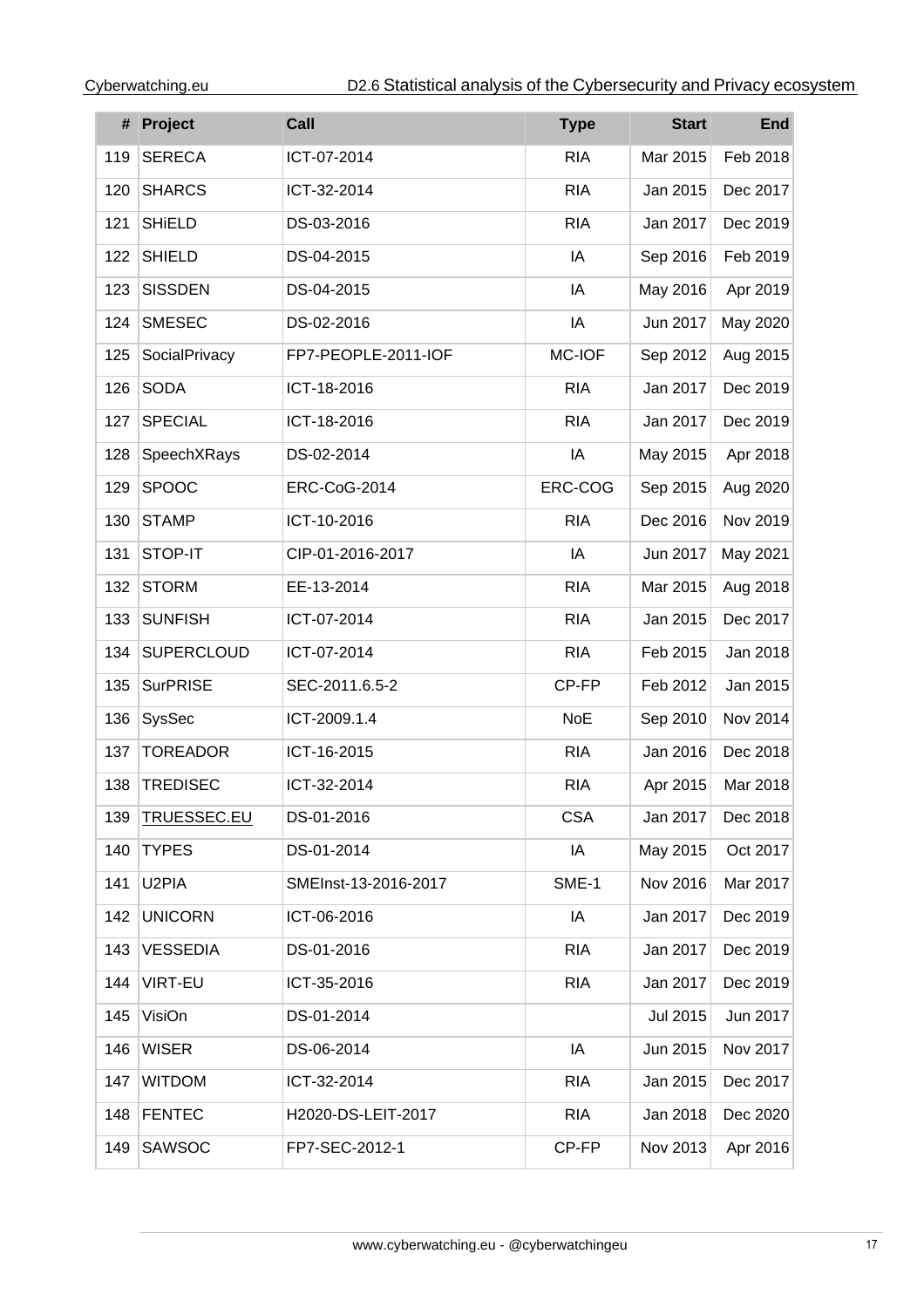|     | # Project          | Call                   | <b>Type</b>      | <b>Start</b>    | <b>End</b>      |
|-----|--------------------|------------------------|------------------|-----------------|-----------------|
| 150 | <b>PROMETHEUS</b>  | H2020-DS-LEIT-2017     | <b>RIA</b>       | Jan 2018        | Dec 2019        |
| 151 | <b>REACT</b>       | H2020-DS-SC7-2017      | <b>RIA</b>       | Jun 2018        | May 2021        |
| 152 | SerloT             | H2020-IOT-2017         | <b>RIA</b>       | Jan 2018        | Dec 2020        |
| 153 | <b>YAKSHA</b>      | H2020-ICT-2017-1       | IA               | Jan 2018        | Jun 2020        |
| 154 | <b>DECODE</b>      | H2020-ICT-2016-1       | <b>RIA</b>       | Dec 2016        | Dec 2019        |
| 155 | <b>CYBER-TRUST</b> | H2020-DS-SC7-2017      | <b>RIA</b>       | May 2018        | Apr 2021        |
| 156 | <b>DOGANA II</b>   |                        | IA               | Jan 2017        | Dec 2019        |
| 157 | <b>CYBECO II</b>   | H2020-DS-SC7-2016      | <b>RIA</b>       | May 2017        | Apr 2019        |
| 158 | <b>PRIVILEDGE</b>  | H2020-DS-LEIT-2017     | <b>RIA</b>       | Jan 2018        | Dec 2020        |
| 159 | <b>FUTURE TPM</b>  | H2020-DS-LEIT-2017     | <b>RIA</b>       | Jan 2018        | Dec 2020        |
| 160 | SealedGRID         | H2020-MSCA-RISE-2017   | <b>MSCA-RISE</b> | Jan 2018        | Dec 2021        |
| 161 | <b>SEMIOTICS</b>   | H2020-IOT-2017         | <b>RIA</b>       | Jan 2018        | Dec 2020        |
| 162 | <b>ASTRID</b>      | H2020-DS-SC7-2017      | <b>RIA</b>       | May 2018        | Apr 2021        |
| 163 | <b>BPR4GDPR</b>    | H2020-DS-SC7-2017      | IA               | May 2018        | Apr 2021        |
| 164 | <b>PAPAYA</b>      | H2020-DS-SC7-2017      | IA               | May 2018        | Apr 2021        |
| 165 | <b>POSEIDON</b>    | H2020-DS-SC7-2017      | IA               | May 2018        | Oct 2020        |
| 166 | <b>SPEAR</b>       | H2020-DS-SC7-2017      | <b>RIA</b>       | May 2018        | Apr 2021        |
| 167 | <b>SMOOTH</b>      | H2020-DS-SC7-2017      | IA               | May 2018        | Oct 2020        |
| 168 | <b>DEFEND</b>      | H2020-DS-SC7-2017      | IA               | Jun 2018        | May 2021        |
| 169 | CE-IoT             | H2020-MSCA-RISE-2017   | <b>MSCA-RISE</b> | <b>Jul 2018</b> | Jun 2022        |
| 170 | <b>OLYMPUS</b>     | H2020-DS-SC7-2017      | IA               | Sep 2018        | Aug 2021        |
| 171 | THREAT-ARREST      | H2020-DS-SC7-2017      | IA               | Sep 2018        | Aug 2021        |
| 172 | <b>CONCORDIA</b>   | H2020-SU-ICT-2018-2    | <b>RIA</b>       | Jan 2019        | Dec 2022        |
| 173 | <b>OCRE</b>        | H2020-INFRAEOSC-2018-1 | <b>RIA</b>       | Jan 2019        | Dec 2021        |
| 174 | <b>SPARTA</b>      | H2020-SU-ICT-2018-2    | <b>RIA</b>       | Feb 2019        | Jan 2022        |
| 175 | CyberSec4Europe    | H2020-SU-ICT-2018-2    | <b>RIA</b>       | Mar 2019        | <b>Jul 2022</b> |
| 176 | <b>ECHO</b>        | H2020-SU-ICT-2018-2    | <b>RIA</b>       | Mar 2019        | Feb 2023        |
| 177 | <b>ENACT</b>       | H2020-IOT-2017         | <b>RIA</b>       | Jan 2018        | Dec 2020        |
| 178 | PDP4E              | H2020-DS-SC7-2017      | IA               | May 2018        | Jan 2021        |
| 179 | CYBERWISER.EU      | H2020-EU.3.7.4         | IA               | Sep 2018        | Feb 2021        |
| 180 | <b>PROTASIS</b>    | H2020-MSCA-RISE-2015   | MSCA-RISE        | May 2016        | Apr 2020        |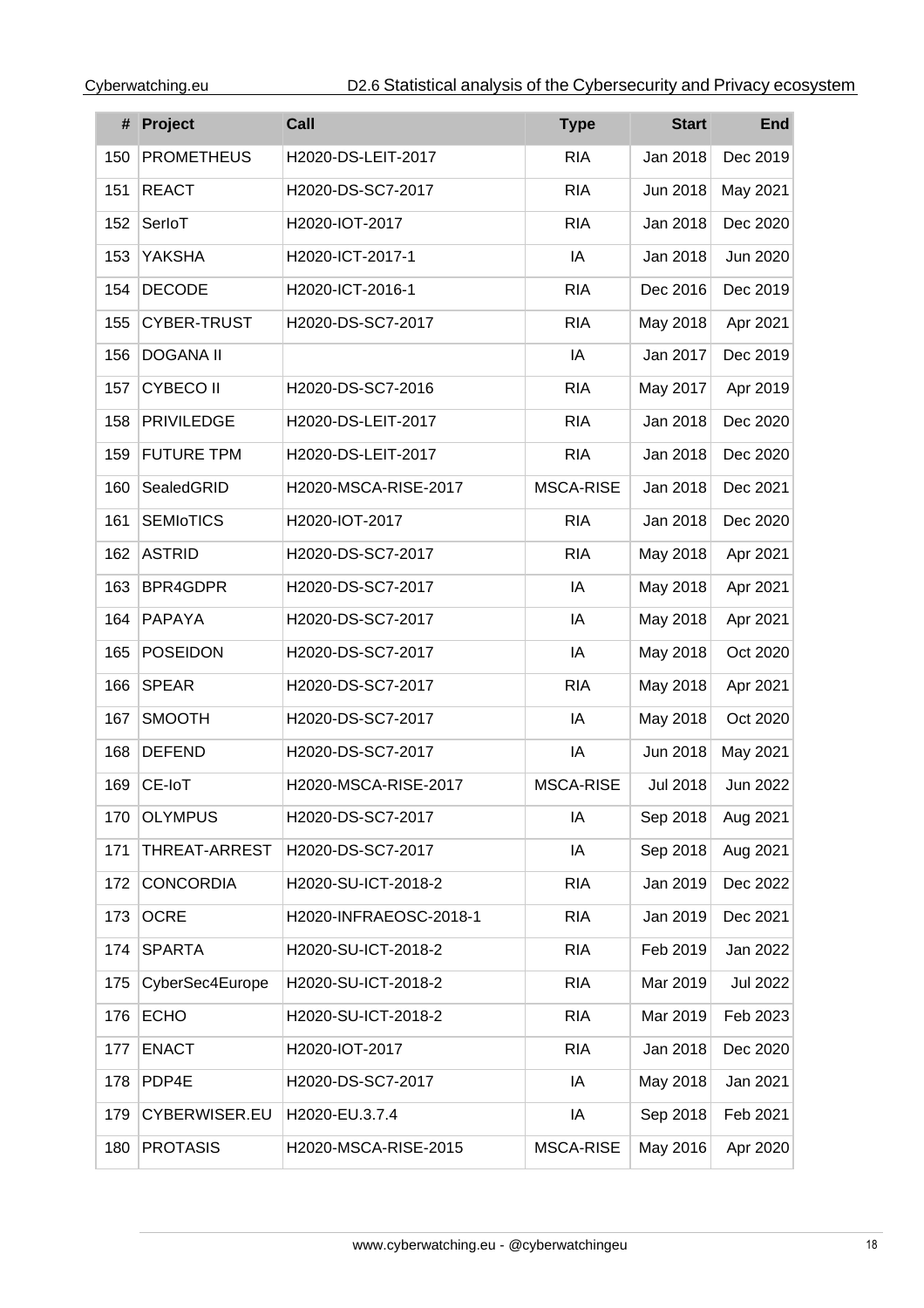|     | # Project               | Call                    | <b>Type</b> | <b>Start</b>    | <b>End</b>      |
|-----|-------------------------|-------------------------|-------------|-----------------|-----------------|
| 181 | FAR-EDGE                | H2020-FOF-2016          | <b>RIA</b>  | Oct 2016        | Oct 2019        |
| 182 | <b>SOFIE</b>            | H2020-IOT-2017          | <b>RIA</b>  | Jan 2018        | Dec 2020        |
| 183 | <b>SPECS</b>            | FP7-ICT-2013-10         | <b>CP</b>   | Nov 2013        | Apr 2016        |
| 184 | <b>SWITCH</b>           | H2020-ICT-2014-1        | <b>RIA</b>  | Feb 2015        | Jan 2018        |
| 185 | <b>PANACEA</b>          | H2020-SC1-FA-DTS-2018-1 | <b>RIA</b>  | Jan 2019        | Dec 2021        |
| 186 | symbloTe                | H2020-ICT-2015          | <b>RIA</b>  | Jan 2016        | Dec 2018        |
| 187 | CREATE-IoT              | H2020-IOT-2016          | <b>CSA</b>  | Jan 2017        | Dec 2019        |
| 188 | SecureloT               | H2020-IOT-2017          | <b>RIA</b>  | Jan 2018        | Dec 2020        |
| 189 | <b>CAPITAL</b>          | ICT-2013.1.5            | <b>CSA</b>  | Oct 2013        | Sep 2015        |
| 190 | <b>IPaCSO</b>           | ICT-2013.1.5            | <b>CSA</b>  | Nov 2013        | Oct 2015        |
| 191 | <b>PANOPTESEC</b>       | ICT-2013.1.5            | <b>CP</b>   | Nov 2013        | Oct 2016        |
| 192 | <b>SERENITI</b>         | FP7-PEOPLE-2013-CIG     | MC-CIG      | Mar 2014        | Feb 2018        |
| 193 | SecureCloud             | EUB-1-2015              | <b>RIA</b>  | Jan 2016        | Dec 2018        |
| 194 | <b>ASCEMA</b>           | SMEInst-01-2016-2017    | SME-1       | Jun 2016        | Nov 2016        |
| 195 | LipVerify               | SMEInst-13-2016-2017    | SME-1       | Jul 2016        | Dec 2016        |
| 196 | <b>ConnectProtect</b>   | SMEInst-13-2016-2017    | SME-1       | <b>Jul 2016</b> | Dec 2016        |
| 197 | <b>ThreatMark</b>       | SMEInst-13-2016-2017    | SME-1       | Aug 2016        | Nov 2016        |
| 198 | Eye-O-T                 | SMEInst-13-2016-2017    | SME-1       | Aug 2016        | Dec 2016        |
| 199 | PerfectDashboard<br>2.0 | SMEInst-13-2016-2017    | SME-1       | Oct 2016        | Dec 2016        |
| 200 | <b>CHINO</b>            | SMEInst-13-2016-2017    | SME-1       | Jan 2017        | Jun 2017        |
| 201 | CyberSure               | MSCA-RISE-2016          | MSCA-RISE   | Jan 2017        | Dec 2020        |
| 202 | <b>LIMPET</b>           | SMEInst-09-2016-2017    | SME-1       | Feb 2017        | <b>Jul 2017</b> |
| 203 | LocationWise            | SMEInst-13-2016-2017    | SME-1       | Mar 2017        | Aug 2017        |
| 204 | <b>PROOFY</b>           | SMEInst-01-2016-2017    | SME-1       | May 2017        | Aug 2017        |
| 205 | cyberwatching.eu        | DS-05-2016              | <b>CSA</b>  | May 2017        | Apr 2021        |
| 206 | <b>UNFRAUD</b>          | SMEInst-13-2016-2017    | SME-1       | Jun 2017        | Sep 2017        |
| 207 | <b>CLTRe</b>            | SMEInst-01-2016-2017    | SME-1       | Jun 2017        | Nov 2017        |
| 208 | 3ants                   | SMEInst-13-2016-2017    | SME-1       | Jul 2017        | Dec 2017        |
| 209 | GO <sub>4G</sub>        | SMEInst-13-2016-2017    | SME-1       | Jul 2017        | Dec 2017        |
| 210 | SAFETY 4.0              | SMEInst-02-2016-2017    | SME-1       | Aug 2017        | Nov 2017        |
| 211 | TFence                  | SMEInst-13-2016-2017    | SME-1       | Aug 2017        | Nov 2017        |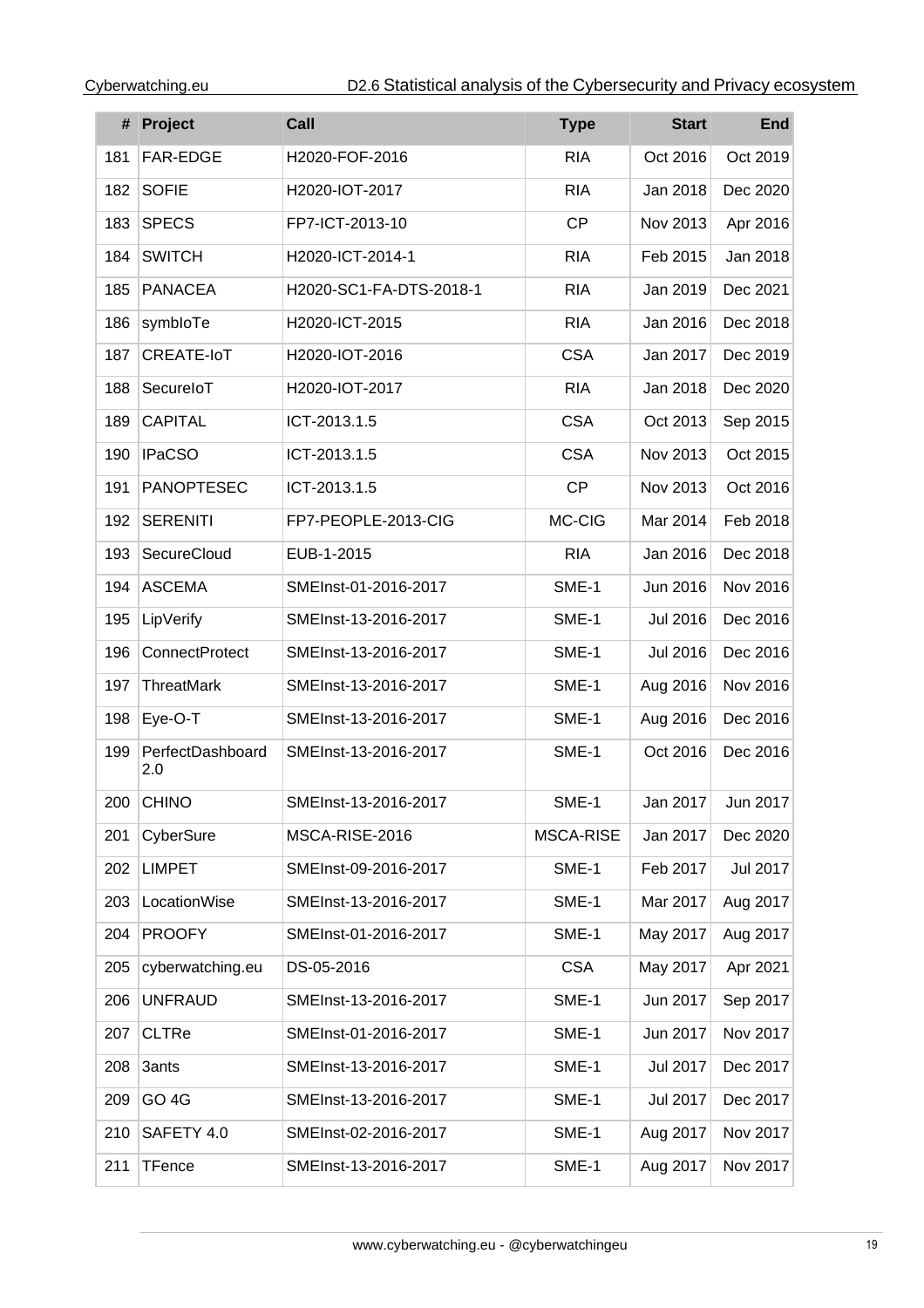|     | # Project            | Call                      | <b>Type</b>              | <b>Start</b> | <b>End</b>      |
|-----|----------------------|---------------------------|--------------------------|--------------|-----------------|
| 212 | <b>UltraFiBi</b>     | SMEInst-13-2016-2017      | SME-1                    | Oct 2017     | Mar 2018        |
| 213 | ProtonSuite          | SMEInst-13-2016-2017      | SME-1                    | Dec 2017     | Mar 2018        |
| 214 | <b>RPS</b>           | SMEInst-10-2016-2017      | SME-1                    | Jan 2018     | May 2018        |
| 215 | SecureHospitals.eu   | SU-TDS-03-2018            | <b>CSA</b>               | Dec 2018     | Jan 2021        |
| 216 | <b>ASCLEPIOS</b>     | SU-TDS-02-2018            | <b>RIA</b>               | Dec 2018     | Nov 2021        |
| 217 | <b>CUREX</b>         | SU-TDS-02-2018            | <b>RIA</b>               | Dec 2018     | Nov 2021        |
| 218 | V-SPHERE             | SMEInst-13-2016-2017      | SME-1                    | Feb 2018     | May 2018        |
| 219 | AF-Cyber             | <b>MSCA-IF-2016</b>       | MSCA-IF-EF-<br><b>ST</b> | Feb 2018     | Jan 2020        |
| 220 | SIGAGuard            | SMEInst-13-2016-2017      | SME-1                    | Apr 2018     | <b>Jul 2018</b> |
| 221 | <b>TrueProactive</b> | EIC-SMEInst-2018-2020     | SME-1                    | May 2018     | Aug 2018        |
| 222 | <b>RESISTO</b>       | CIP-01-2016-2017          | IA                       | May 2018     | Apr 2021        |
| 223 | <b>SECREDAS</b>      | ECSEL-2017-2              | <b>ECSEL-RIA</b>         | May 2018     | Apr 2021        |
| 224 | <b>ELIoT Pro</b>     | EIC-SMEInst-2018-2020     | SME-2                    | Jun 2018     | May 2020        |
| 225 | <b>CYBERSECURITY</b> | <b>MSCA-IF-2017</b>       | MSCA-IF-EF-<br><b>ST</b> | Aug 2018     | <b>Jul 2020</b> |
| 226 | Blocknetwork         | EIC-SMEInst-2018-2020     | SME-1                    | Sep 2018     | Feb 2019        |
| 227 | <b>SAFECARE</b>      | CIP-01-2016-2017          | IA                       | Sep 2018     | Aug 2021        |
| 228 | <b>ADVERSARY</b>     | EIC-SMEInst-2018-2020     | SME-1                    | Nov 2018     | Feb 2019        |
| 229 | <b>SPHINX</b>        | SU-TDS-02-2018            | <b>RIA</b>               | Jan 2019     | Dec 2021        |
| 230 | <b>SERUMS</b>        | SU-TDS-02-2018            | <b>RIA</b>               | Jan 2019     | Dec 2021        |
| 231 | <b>SECONDO</b>       | MSCA-RISE-2018            | <b>MSCA-RISE</b>         | Jan 2019     | Dec 2022        |
| 232 | <b>TRINITY</b>       | DT-ICT-02-2018            | IA                       | Jan 2019     | Dec 2022        |
| 233 | <b>RADDICS</b>       | ERC-2018-COG              | ERC-COG                  | Jan 2019     | Dec 2023        |
| 234 | FeatureCloud         | SU-TDS-02-2018            | <b>RIA</b>               | Jan 2019     | Dec 2023        |
| 235 | SamurAl              | EIC-SMEInst-2018-2020     | SME-1                    | May 2019     | Aug 2019        |
| 236 | <b>D-FENCE</b>       | EIC-SMEInst-2018-2020     | SME-1                    | May 2019     | Aug 2019        |
| 237 | nloVe                | SU-ICT-01-2018            | IA                       | May 2019     | Apr 2022        |
| 238 | <b>GUARD</b>         | SU-ICT-01-2018            | IA                       | May 2019     | Apr 2022        |
| 239 | InfraStress          | SU-INFRA01-2018-2019-2020 | IA                       | Jun 2019     | May 2021        |
| 240 | ODIX 2.0             | EIC-SMEInst-2018-2020     | SME-2                    | Jun 2019     | Jun 2021        |
| 241 | C4IIoT               | SU-ICT-01-2018            | IA                       | Jun 2019     | May 2022        |